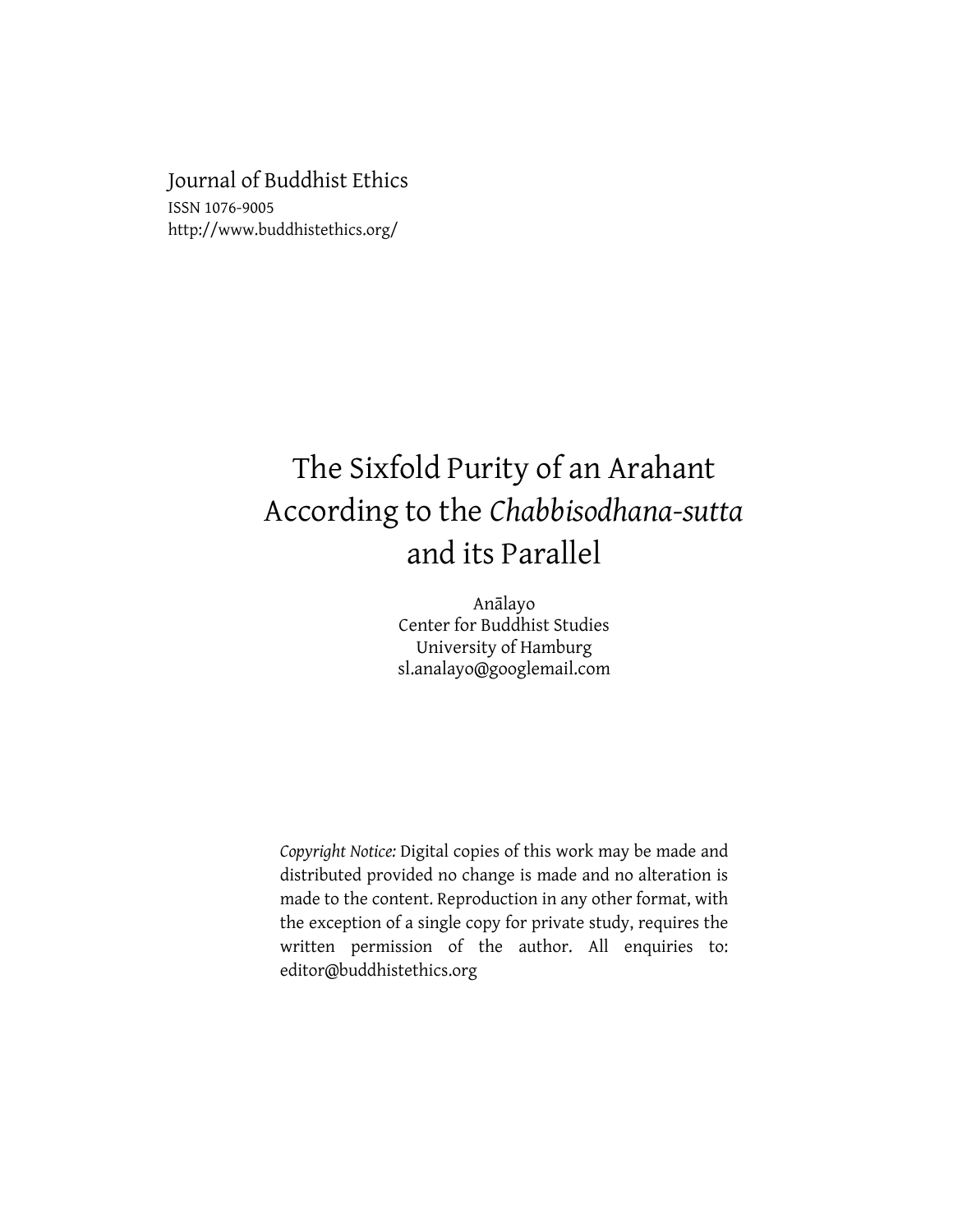# The Sixfold Purity of an Arahant According to the *Chabbisodhana-sutta* and its Parallel

Anālayo \*

# Abstract

In continuation of two articles published in the last two issues of the JBE, in which I studied aspects of early Buddhist ethics based on comparing parallel versions of a discourse preserved in Pāli and Chinese, the present article examines the treatment of the six-fold purity of an *arahant* in the *Chabbisodhana-sutta* of the *Majjhima-nikāya* and in its *Madhyama-āgama* parallel, based on an annotated translation of the latter.

<sup>\*</sup> Center for Buddhist Studies, University of Hamburg. Email: sl.analayo@googlemail.com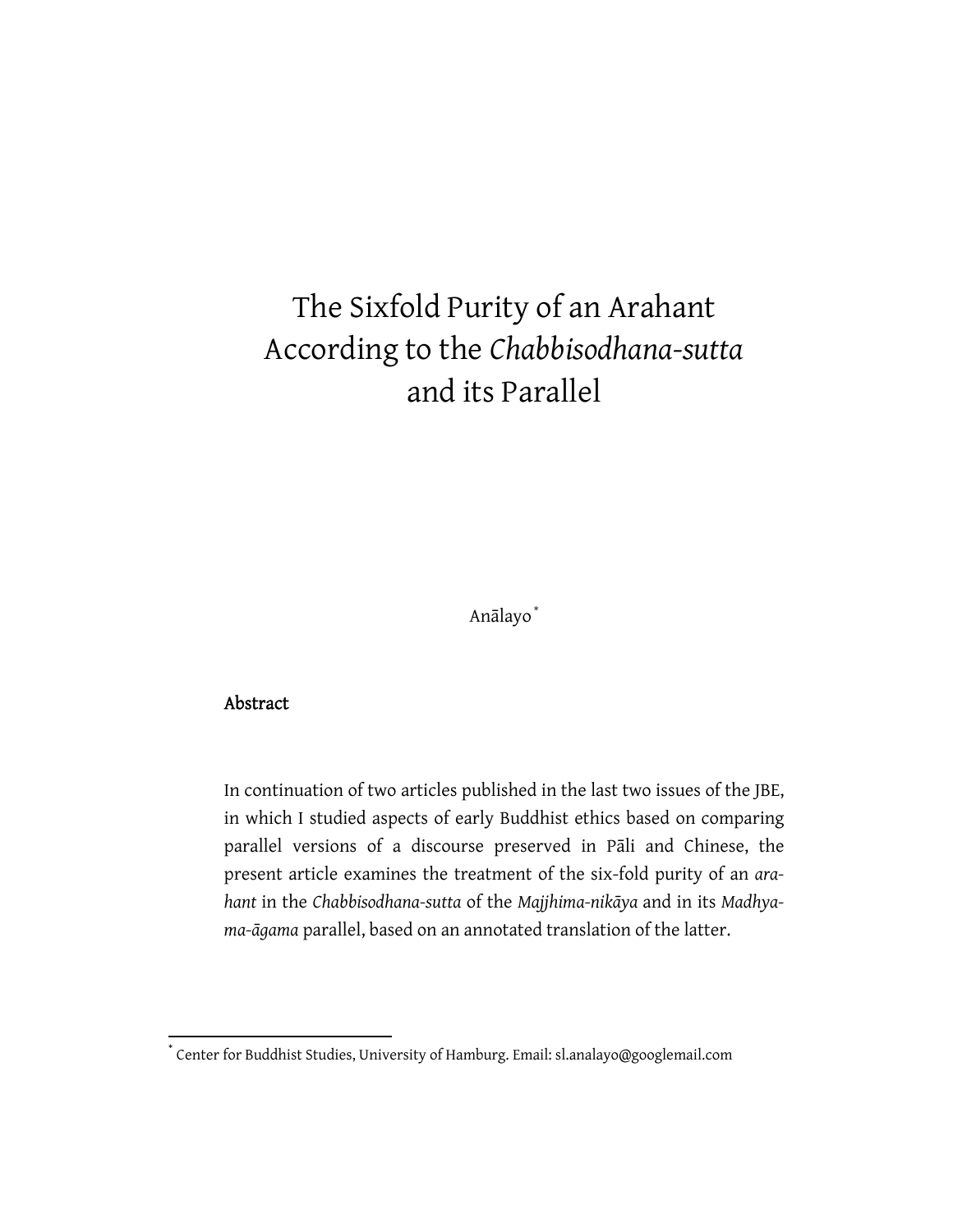### Introduction

In early Buddhist thought, the *arahant* shares with the Buddha the status of being a model of highest ethical perfection. This theme is taken up in the *Chabbisodhana-sutta* of the *Majjhima-nikāya* by delineating different facets of such perfection. The discourse presents these different facets with the help of a series of investigations—taught by the Buddha to his disciples–for checking anyone's claim to having reached the final goal.<sup>1</sup>

According to this series of investigations, someone claiming to have become an *arahant* should be cross-questioned on various aspects of his or her alleged purity. In the *Chabbisodhana-sutta*, these cover:

- detachment in regard to four ways of expression (*vohāra*);
- detachment regarding the five aggregates of clinging;
- detachment from the six elements (earth, water, fire, air, space and consciousness);
- detachment in regard to the six senses;
- freedom from any sense of "I" through successful development of the gradual path.

Besides its value as a testimony to various aspects of the perfection of an *arahant*, what makes the *Chabbisodhana-sutta* worthy of attention is that it presents five types of purity, four of which draw out various aspects of the detachment and equanimity of an *arahant*, while the fifth combines another feature of such detachment with a description of how this level of purity has been reached. The count of five purities is noteworthy in so far as it does not match the title of the discourses: *chabbisodhana*, "sixfold purity."

The Pāli commentary attempts to arrive at six types of purity by dividing the last item listed into two.<sup>2</sup> On this suggestion, freedom from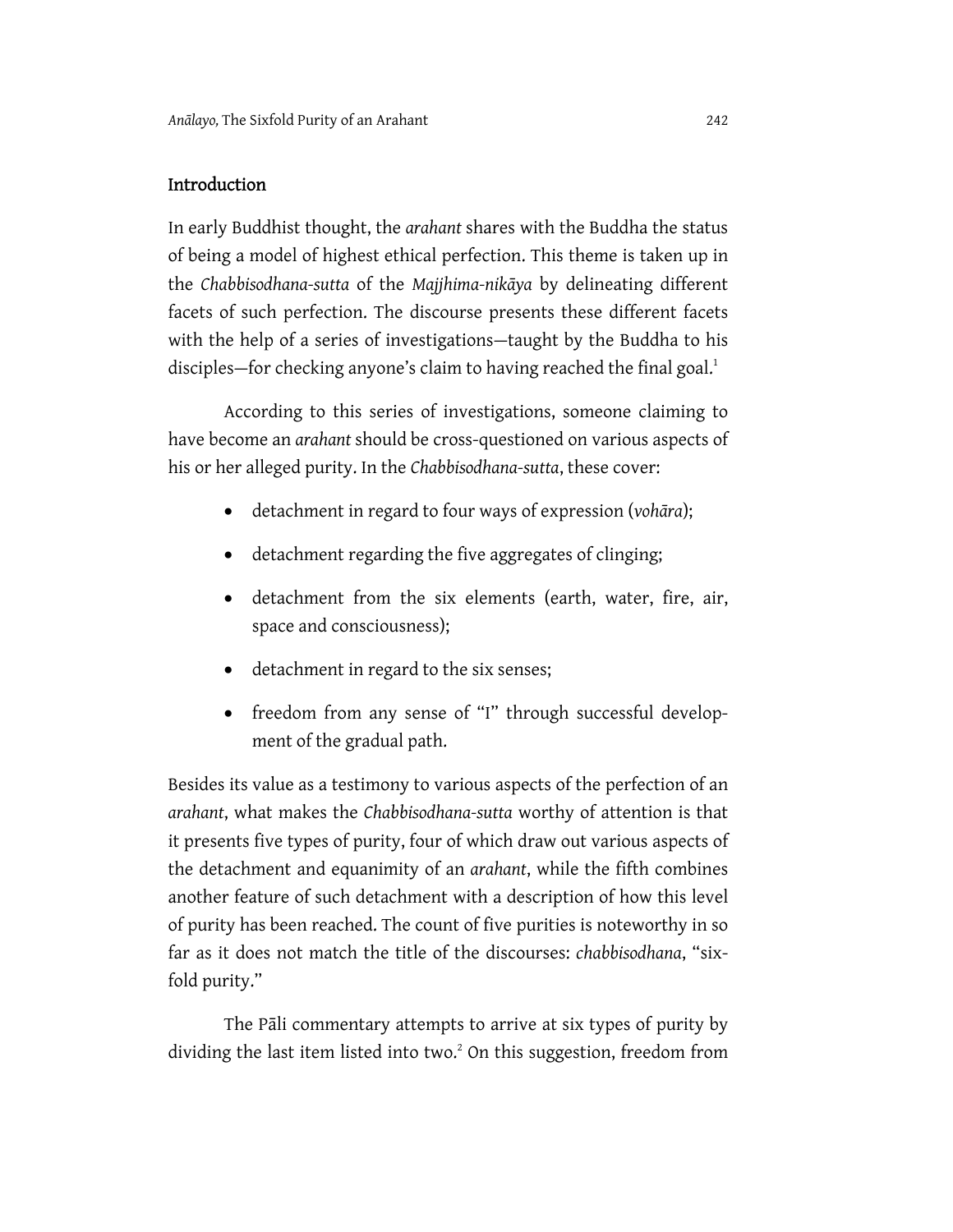any sense of "I" or "mine" in regard to this body with its consciousness and in regard to any external sign should be applied to oneself and to others. Though in this way a count of six could indeed be established, the same procedure could be applied to some of the other purities listed in the *Chabbisodhana-sutta*. One could, for example, distinguish between detachment in regard to one's own material elements and those of others. That is, a consistent application of this procedure would exceed the required count of six types of purity.

The commentary also records another opinion, attributed to the "elders that live on the other side of the sea."<sup>3</sup> According to the explanation of these elders, the sixth purity is the detached attitude of an *arahant* in regard to the four nutriments. That this is indeed the way to arrive at six types of purities finds its confirmation in the *Madhyamaāgama* parallel to the *Chabbisodhana-sutta*, which besides the five purities mentioned in the Pāli version does describe the detached attitude of an *arahant* towards the four nutriments of edible food, contact, intention and consciousness.<sup>4</sup>

This *Madhyama-āgama* parallel was translated into Chinese by Gautama Saṅghadeva towards the end of the fourth century,<sup>5</sup> apparently based on a Prākrit original transmitted within the Sarvāstivāda tradition(s).<sup>6</sup> In what follows, an annotated translation of this discourse will be provided, followed by an evaluation of the two versions from the perspective of the dynamics of early Buddhist oral transmission.

#### Translation<sup>7</sup>

The Discourse on a Declaration of [Final] Knowledge

1. Thus have I heard. At one time the Buddha was staying at Sāvatthī in Jeta's grove, Anāthapindika's park.<sup>8</sup>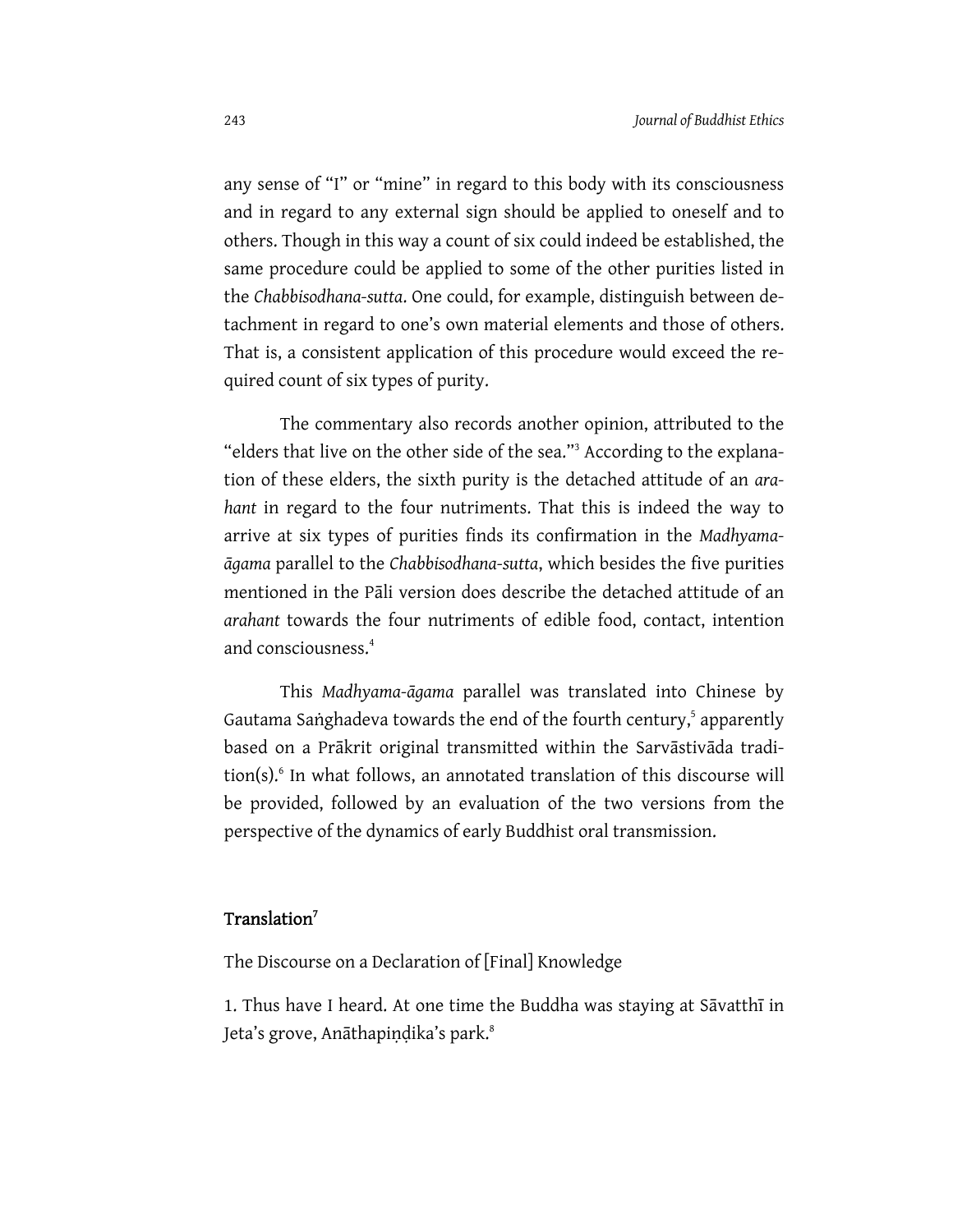2. At that time the Blessed One told the monks: "Suppose a monk approaches you and declares to have attained [final] knowledge, [saying]: 'I know in accordance with reality that birth has been extinguished, the holy life has been established, what had to be done has been done, there is no further clinging to existence.'

5. Hearing this you should approve of it as good and correct,<sup>9</sup> rejoice in it, and act in accordance with it. Having approved of it as good and correct, having rejoiced in it and acted in accordance with it, you should ask that monk further like this:

Venerable friend, the Blessed One has taught five aggregates of clinging, the aggregates of clinging of bodily form, feeling, perception, formations and consciousness.10 Venerable friend, knowing what and seeing what in regard to these five aggregates of clinging have you attained the knowledge that there is no clinging to anything and that [through] the destruction of the influxes the mind has been liberated?

6. A monk, whose influxes are destroyed and who in this teaching has attained the knowledge of having established the holy life, would properly answer like this:

Venerable friends, the bodily form aggregate of clinging is without strength,<sup>11</sup> empty and void, it is undesirable, it has no permanent existence, it cannot be relied on and is of a nature to change.

Knowing like this, [whatever] I had of desire, defilement, attachment, bondage, and underlying tendency to bondage and attachment in regard to the bodily form aggregate of clinging $12$ that has been extinguished, has faded away, ceased, been tranquillized and calmed; and I attained the knowledge that there is no clinging to anything and that [through] the destruction of the influxes the mind has been liberated.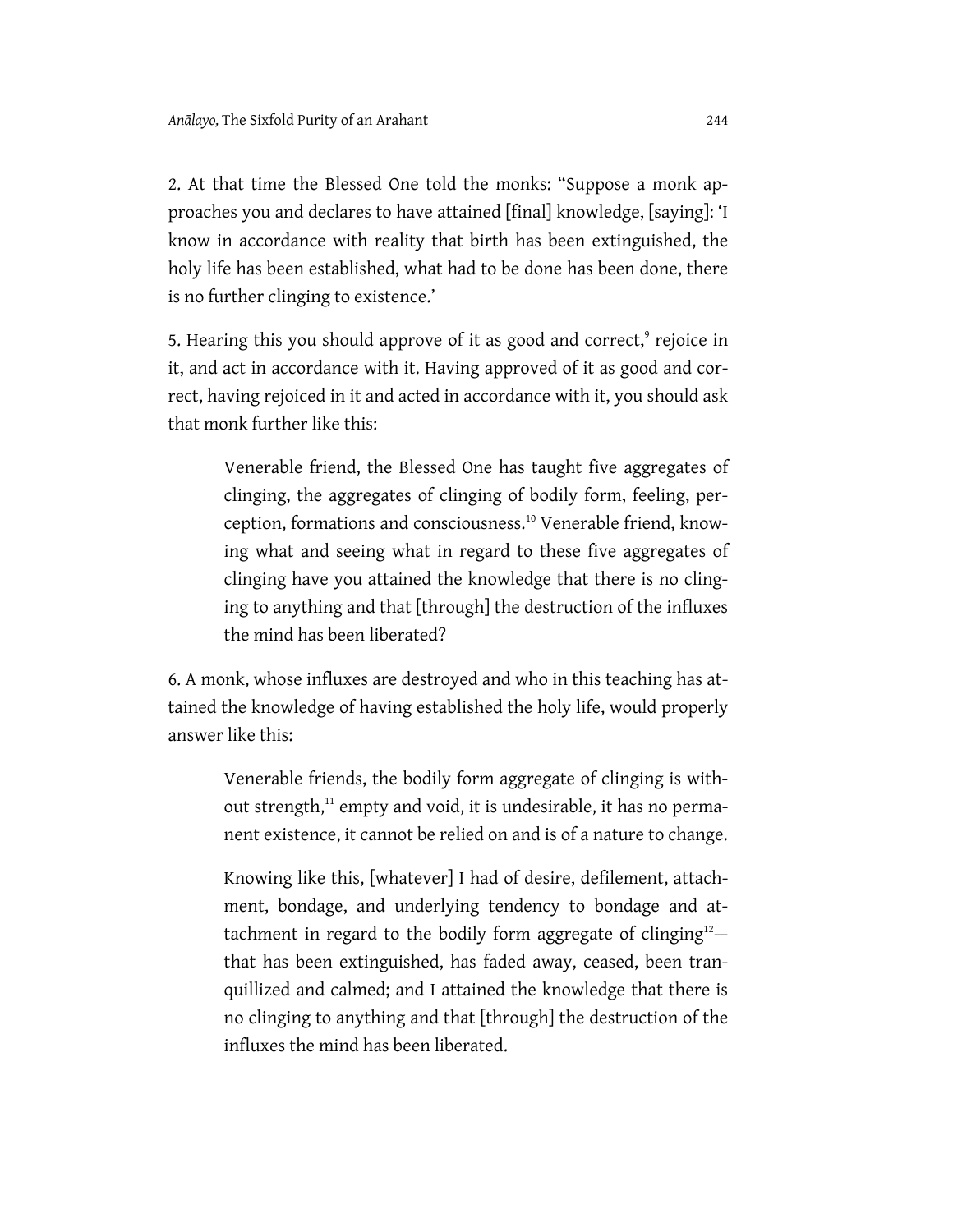Like this the feeling aggregate of clinging . . . perception . . . formations . . . the consciousness [aggregate of clinging] is without strength, empty and void, it is undesirable, it has no permanent existence, it cannot be relied on and is of a nature to change.

Knowing like this, whatever I had of desire, defilement, attachment, bondage, and underlying tendency to bondage and attachment in regard to the consciousness aggregate of clinging that has been extinguished, has faded away, ceased, been tranquillized and calmed; and I attained the knowledge that there is no clinging to anything and that [through] the destruction of the influxes the mind has been liberated.

Venerable friends, knowing like this and seeing like this in regard to these five aggregates of clinging, I attained the knowledge that there is no clinging to anything and that [through] the destruction of the influxes the mind has been liberated.

A monk, whose influxes are destroyed and who in this teaching has attained the knowledge of having established the holy life, would properly answer like this.

Hearing this you should approve of it as good and correct, rejoice in it and act in accordance with it. Having approved of it as good and correct, having rejoiced in it, and acted in accordance with it, you should further ask that monk like this:

Venerable friend, the Blessed One has taught four nutriments, due to which living beings obtain existence and continue growing.13 What are the four? Edible food, coarse and fine, is reckoned the first, contact the second, volition the third, and consciousness the fourth. Venerable friend, knowing what and seeing what in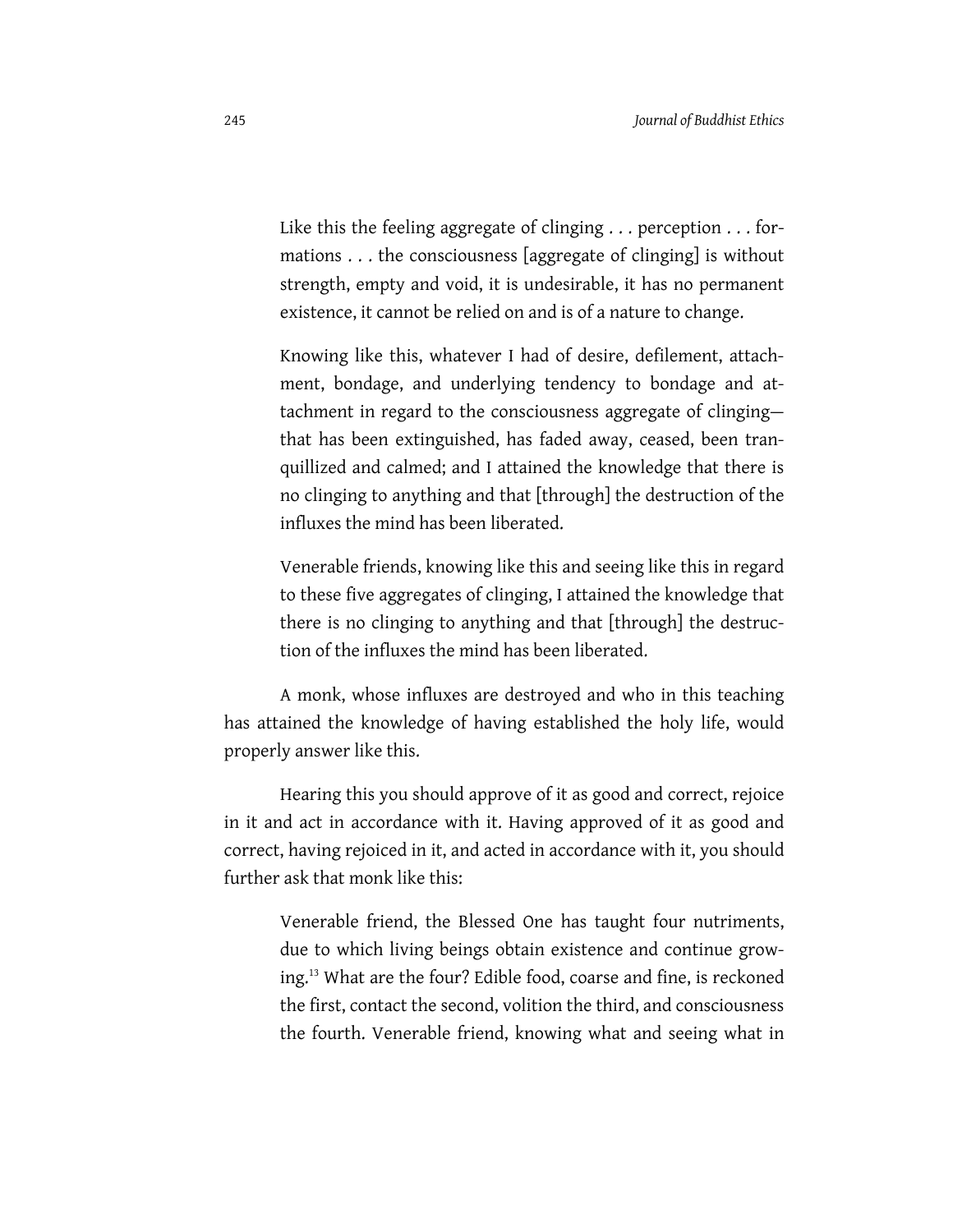regard to these four nutriments have you attained the knowledge that there is no clinging to anything and that [through] the destruction of the influxes the mind has been liberated?

A monk, whose influxes are destroyed and who in this teaching has attained the knowledge of having established the holy life, would properly answer like this:

Venerable friends, being neither mentally elated nor depressed in regard to edible food—not depending on it, not bound by it, not defiled by it, and not attached to it—I attained release, I attained emancipation, I attained total liberation, freeing the mind from the perversions [\**vipallāsa*], knowing in accordance with reality that birth has been extinguished, the holy life has been established, what had to be done has been done, there is no further clinging to existence.

Like this being neither mentally elated nor depressed in regard to the nutriment of contact . . . volition . . . consciousness—not depending on it, not bound by it, not defiled by it, and not attached to it—I attained release, I attained emancipation, I attained total liberation, freeing the mind from the perversions, knowing in accordance with reality that birth has been extinguished, the holy life has been established, what had to be done has been done, there is no further clinging to existence.

Venerable friends, knowing like this and seeing like this in regard to these four nutriments I attained the knowledge that there is no clinging to anything and that [through] the destruction of the influxes the mind has been liberated.

A monk, whose influxes are destroyed and who in this teaching has attained the knowledge of having established the holy life, would properly answer like this*.*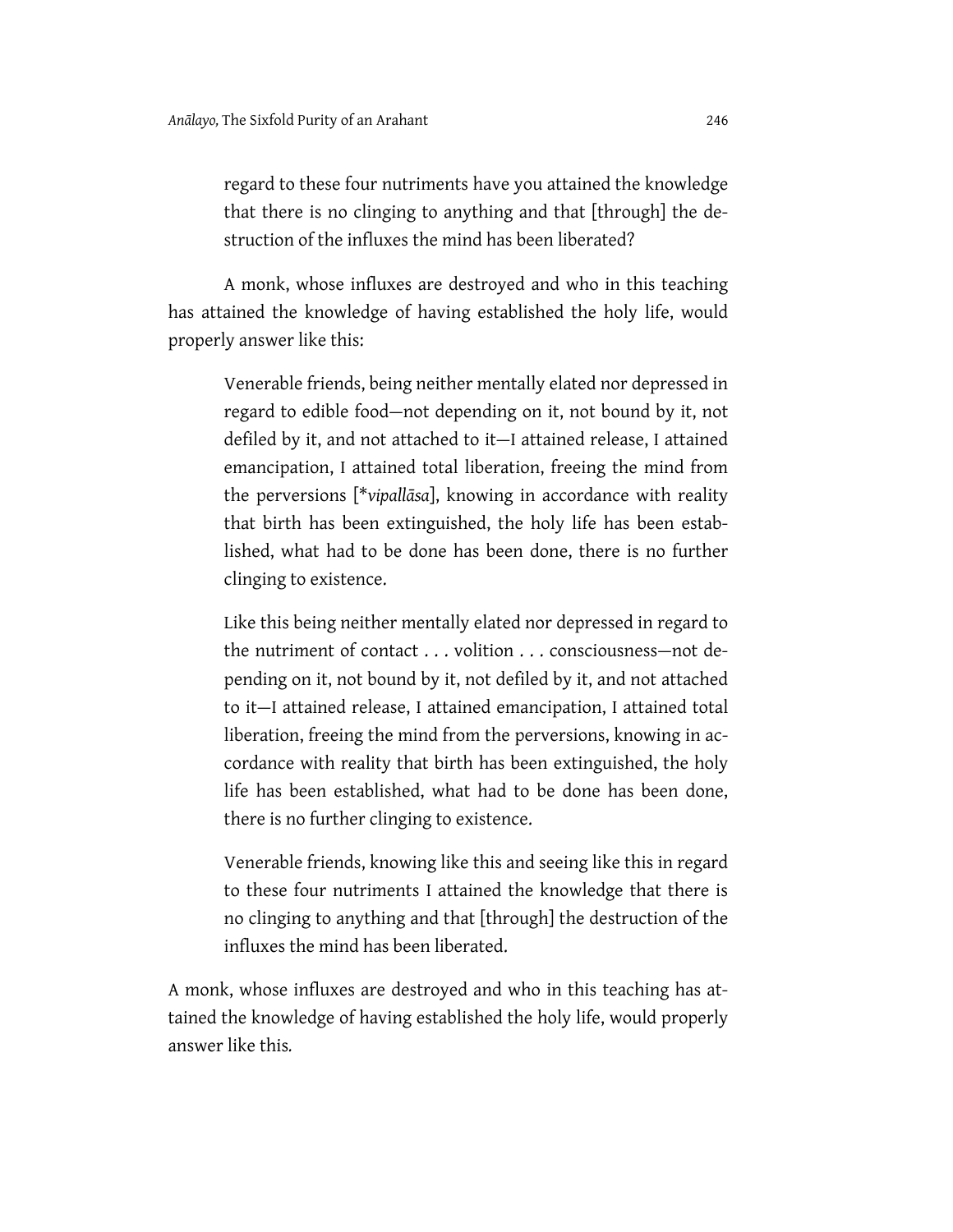3.<sup>14</sup> Hearing this you should approve of it as good and correct, rejoice in it and act in accordance with it. Having approved of it as good and correct, having rejoiced in it and acted in accordance with it, you should further ask that monk like this:

Venerable friend, the Blessed One has taught four [ways of] expression.15 What are the four? Declaring to have seen [what has really been] seen is reckoned the first, declaring to have heard [what has really been] heard is reckoned the second, declaring to have experienced [what has really been] experienced is reckoned the third, declaring to have come to know [what has really been] known is reckoned the fourth.<sup>16</sup> Venerable friend, knowing what and seeing what in regard to these four [ways of] expression have you attained the knowledge that there is no clinging to anything and that [through] the destruction of the influxes the mind has been liberated?

4. A monk, whose influxes are destroyed and who in this teaching has attained the knowledge of having established the holy life, would properly answer like this:

Venerable friends, being neither mentally elated nor depressed in regard to declaring to have seen [what has been] seen<sup>17</sup>—not depending on it, not bound by it, not defiled by it, and not attached to it—I attained release, I attained emancipation, I attained total liberation, freeing the mind from the perversions, knowing in accordance with reality that birth has been extinguished, the holy life has been established, what had to be done has been done, there is no further clinging to existence.

Like this being neither mentally elated nor depressed in regard to [declaring] to have heard [what has been] heard . . . [declaring] to have experienced [what has been] experienced . . . [declaring] to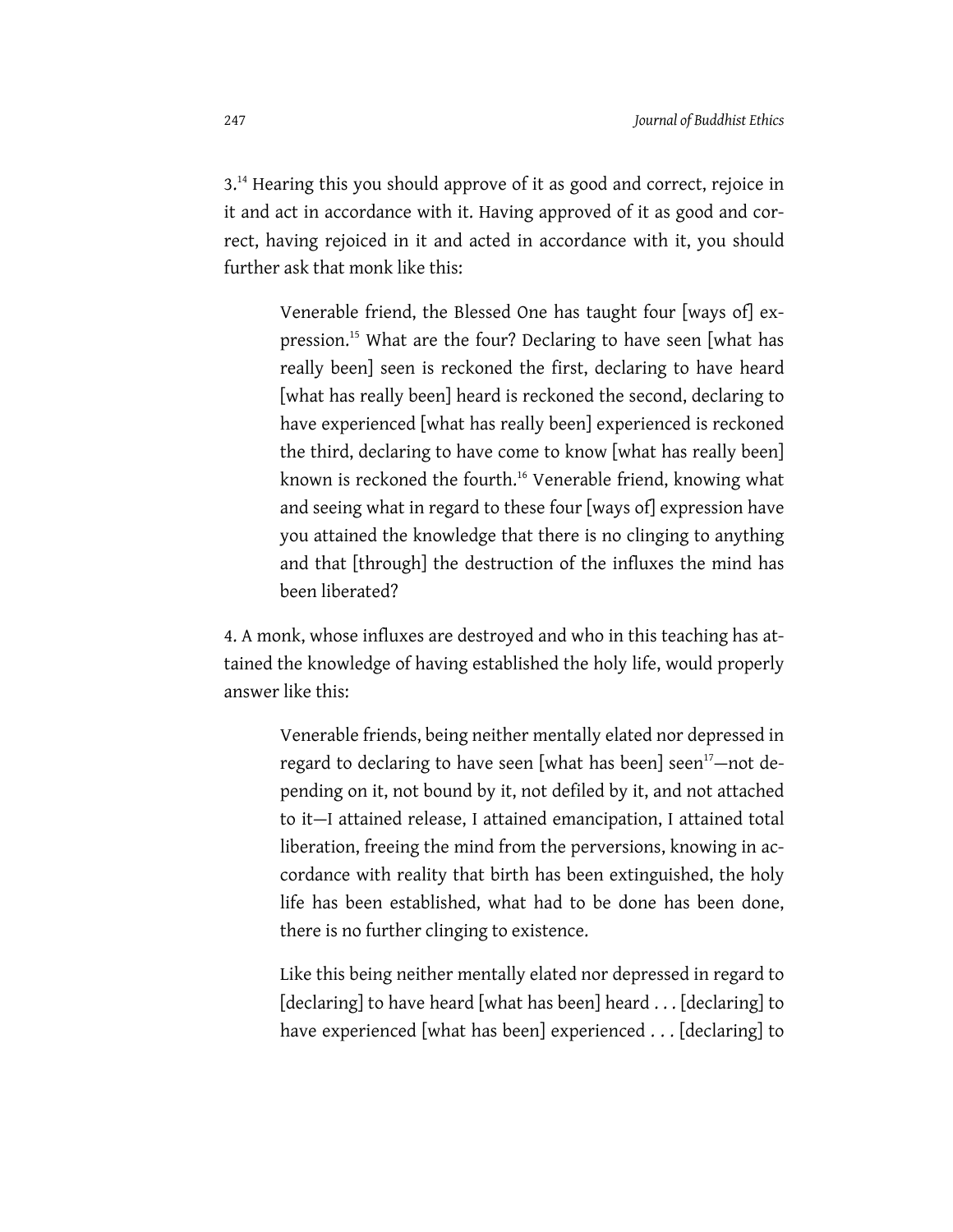have come to know [what has been] known—not depending on it, not bound by it, not defiled by it, and not attached to it—I attained release, I attained emancipation, I attained total liberation, freeing the mind from the perversions, knowing in accordance with reality that birth has been extinguished, the holy life has been established, what had to be done has been done, there is no further clinging to existence.

Venerable friends, knowing like this and seeing like this in regard to these four [ways of] expression I attained the knowledge that there is no clinging to anything and that [through] the destruction of the influxes the mind has been liberated.

A monk, whose influxes are destroyed and who in this teaching has attained the knowledge of having established the holy life, would properly answer like this.

9. Hearing this you should approve of it as good and correct, rejoice in it and act in accordance with it. Having approved of it as good and correct, having rejoiced in it, and acted in accordance with it, you should further ask that monk like this:

Venerable friend, the Blessed One has taught six internal sensespheres: The eye sense-sphere, the ear . . . nose . . . tongue . . . body . . . and the mind sense-sphere. Venerable friend, knowing what and seeing what in regard to these six internal sensespheres have you attained the knowledge that there is no clinging to anything and that [through] the destruction of the influxes the mind has been liberated?

10. A monk, whose influxes are destroyed and who in this teaching has attained the knowledge of having established the holy life, would properly answer like this: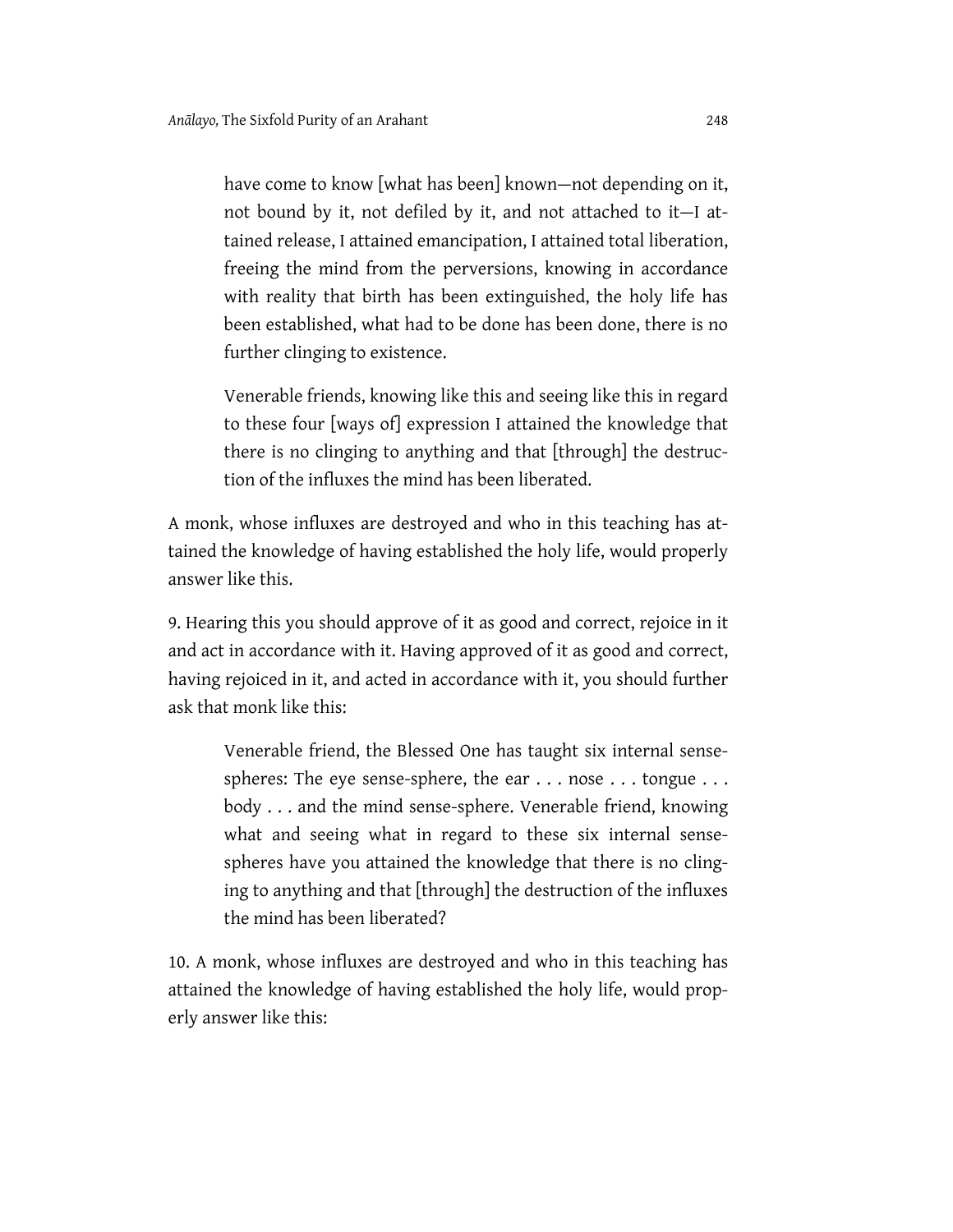Venerable friends, in regard to the eye as well as eyeconsciousness, and [in regard to] objects to be experienced by eye-consciousness,<sup>18</sup> I have complete knowledge. Having come to know these two aspects [of experience], venerable friends, delight [in regard to] the eye as well as eye-consciousness, and [in regard to] objects to be experienced by eye-consciousness, has been extinguished. [Through] that extinction, dispassion, cessation, tranquillization and calming I attained the knowledge that there is no clinging to anything and that [through] the destruction of the influxes the mind has been liberated.

Like this in regard to the ear . . . the nose . . . the tongue . . . the body . . . the mind as well as mind-consciousness, and [in regard to] objects to be experienced by mind-consciousness, I have complete knowledge. Having come to know these two aspects [of experience], venerable friends, delight [in regard to] the mind as well as mind-consciousness, and [in regard to] objects to be experienced by mind-consciousness has been extinguished. [Through] that extinction, dispassion, cessation, tranquillization and calming I attained the knowledge that there is no clinging to anything and that [through] the destruction of the influxes the mind has been liberated.

Venerable friends, knowing like this and seeing like this in regard to these six internal sense-spheres I attained the knowledge that there is no clinging to anything and that [through] the destruction of the influxes the mind has been liberated.

A monk, whose influxes are destroyed and who in this teaching has attained the knowledge of having established the holy life, would properly answer like this.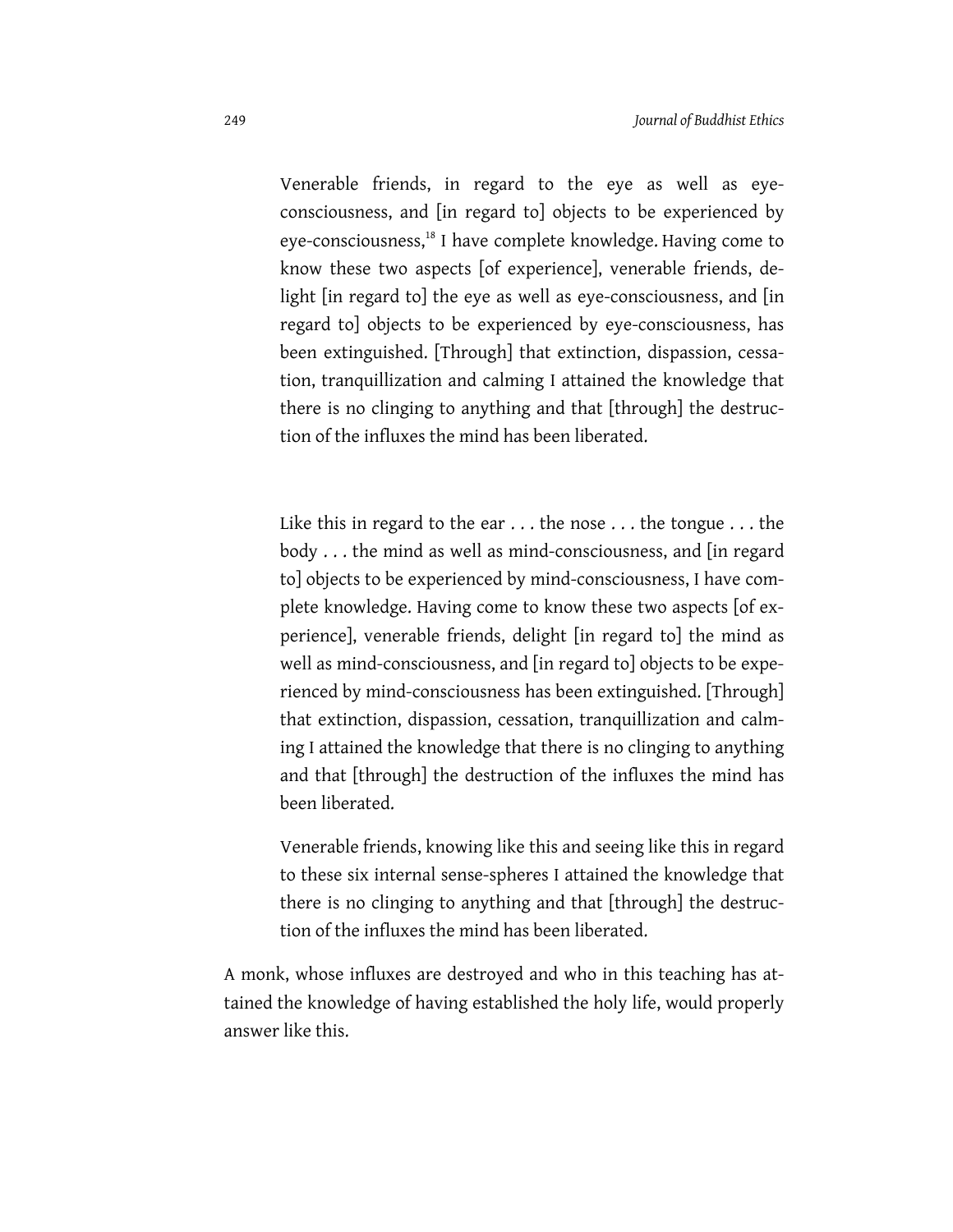7. Hearing this you should approve of it as good and correct, rejoice in it and act in accordance with it. Having approved of it as good and correct, having rejoiced in it, and acted in accordance with it, you should further ask that monk like this:

Venerable friend, the Blessed One has taught six elements: the earth element, the water element, the fire element, the wind element, the space element, and the consciousness element.

Venerable friend, knowing what and seeing what in regard to these six elements have you attained the knowledge that there is no clinging to anything and that [through] the destruction of the influxes the mind has been liberated?'

8. A monk, whose influxes are destroyed and who in this teaching has attained the knowledge of having established the holy life, would properly answer like this:

Venerable friends, I do not see the earth element as mine, nor [do I see] myself as belonging to the earth element, nor [do I see] the earth element as a self, $19$  that is to say, [in regard to] these three [modes of] clinging that in dependence on the earth element come into existence, $20$  [through] the extinction, fading away, cessation, tranquillization and calming of any $^{21}$  underlying tendency to attachment I attained the knowledge that there is no clinging to anything and that [through] the destruction of the influxes the mind has been liberated.

Venerable friends, I do not see the water . . . the fire . . . the air . . . the space . . . the consciousness element as mine, nor [do I see] myself as belonging to the consciousness element, nor [do I see] the consciousness element as the self, that is to say, [in regard to] these three [modes of] clinging that in dependence on the consciousness element come into existence, [through] the extinction,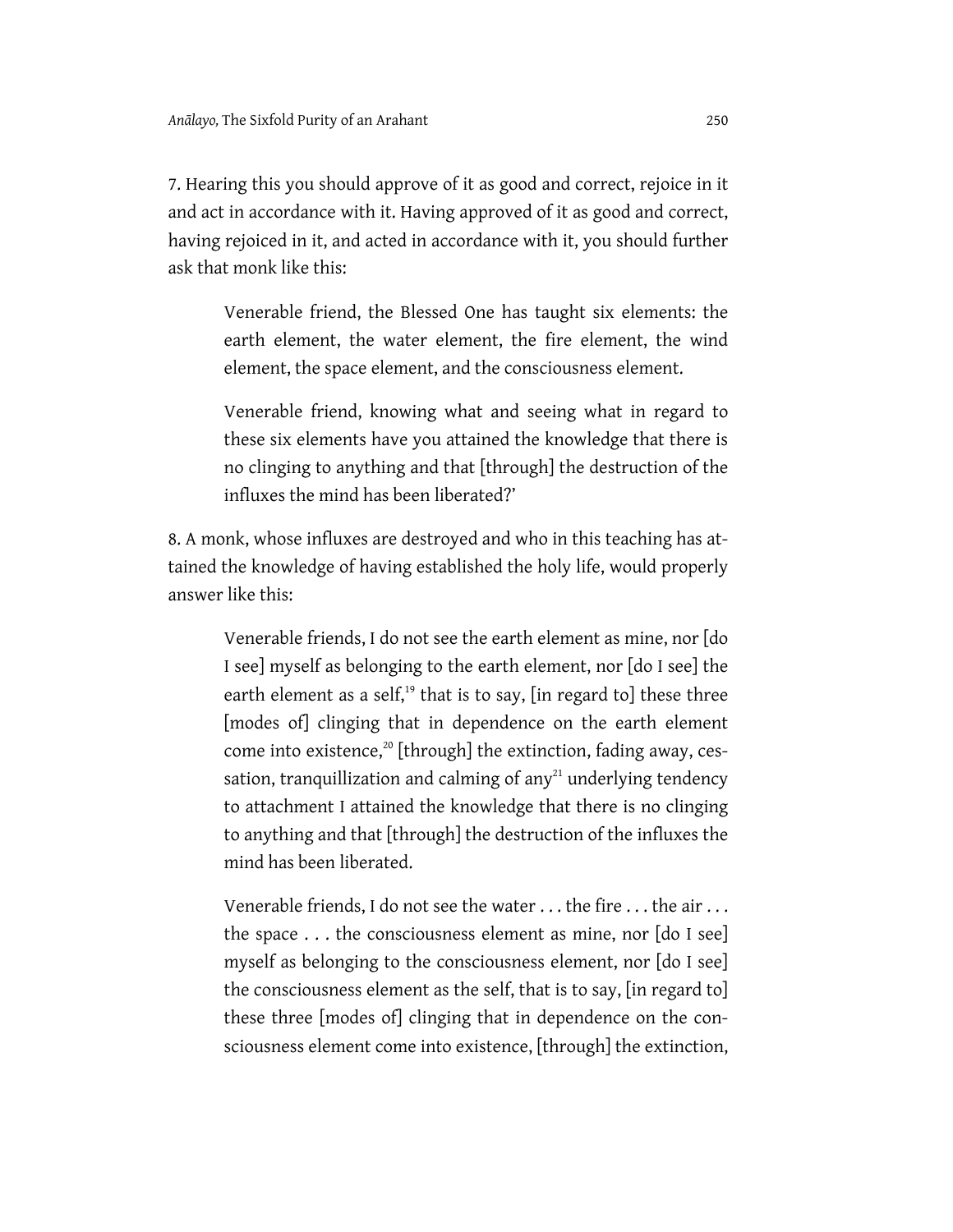fading away, cessation, tranquillization and calming of any underlying tendency to attachment I attained the knowledge that there is no clinging to anything and that [through] the destruction of the influxes the mind has been liberated.

Venerable friends, knowing like this and seeing like this in regard to these six elements I attained the knowledge that there is no clinging to anything and that [through] the destruction of the influxes the mind has been liberated.

A monk, whose influxes are destroyed and who in this teaching has attained the knowledge of having established the holy life, would properly answer like this.

11. Hearing this you should approve of it as good and correct, rejoice in it and act in accordance with it. Having approved of it as good and correct, having rejoiced in it, and acted in accordance with it, you should further ask that monk like this:

Venerable friend, knowing what and seeing what in regard to this internal body with consciousness and [in regard to] all external signs has any [notion of an] 'I,' I-making and underling tendency to conceit been abandoned, is known to have been uprooted and cut off at its root, unable to come to growth again?

12. A monk, whose influxes are destroyed and who in this teaching has attained the knowledge of having established the holy life, would properly answer like this:

Venerable friends, formerly at the time when I had not gone forth to train in the path, I felt weary of birth, old age, disease and death; of sorrow, lamentation and distress; of worry, mourning, dejection and grief —wishing to abandon this great mass of *dukkha*.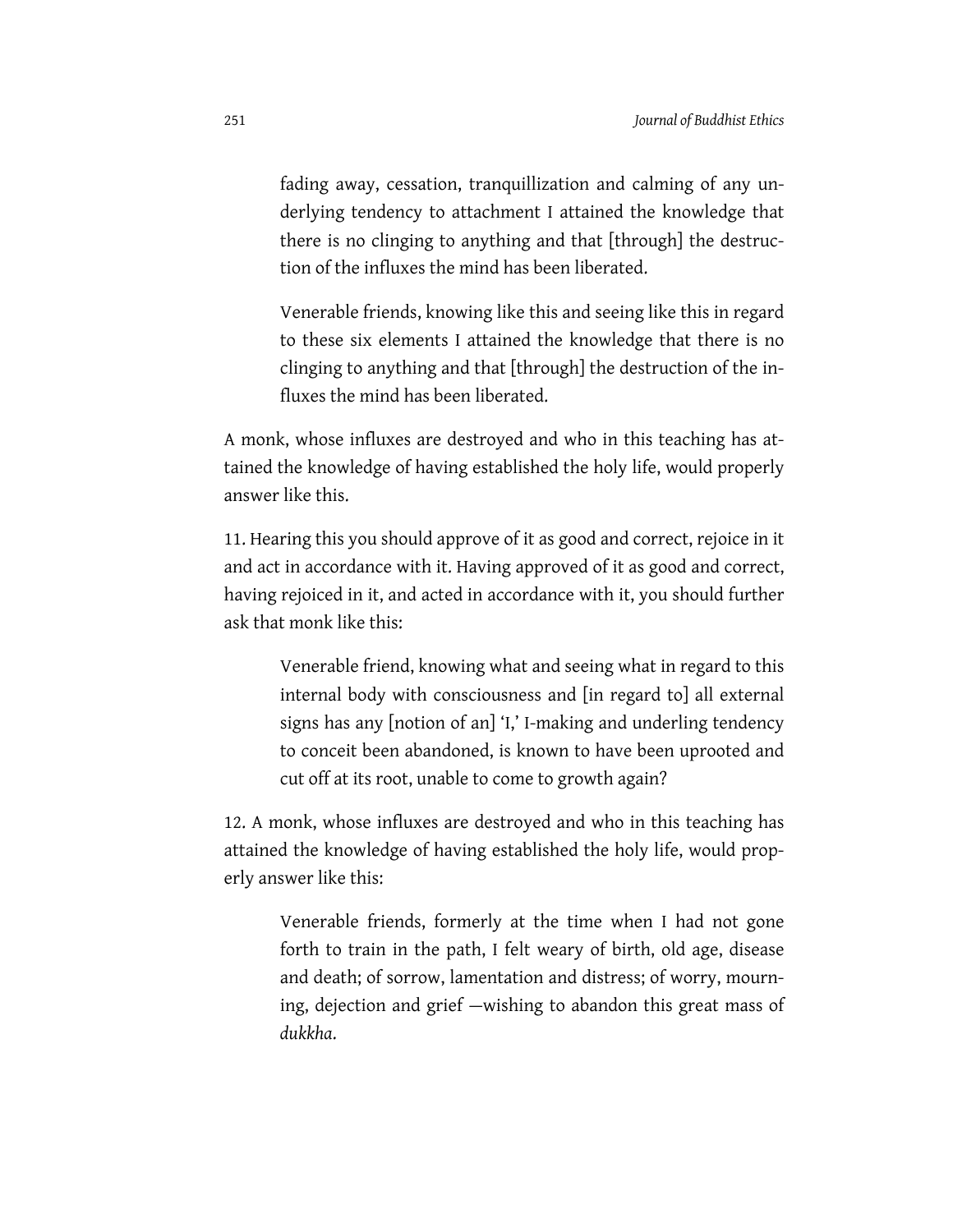Venerable friends, having felt weary of this misery I had this reflection: 'Life in the house is confined, a place full of dust; going forth to train in the path is [like] emerging into a great open space. Now for me at home, being chained by [such] chains, it is not possible to completely manifest for the [whole] life the pure practice of the holy life. I would rather forsake [my] wealth, little or much, forsake [my] relatives, few or many, shave off beard and hair, don brown robes and out of confidence leave the home life, become homeless and train in the path.

Venerable friends, at a later time I forsook [my] wealth, little or much, forsook [my] relatives, few or many, shaved off beard and hair, donned brown robes and out of confidence left the home life, became homeless and trained in the path.

13. Venerable friends, having gone forth to train in the path, having forsaken the [outward] signs of being a family [man] and received the essentials of monkhood, I practiced the precepts, guarding the code of rules; I adopted proper conduct and manners, always fearing the slightest fault, upholding the essentials of the training.

Venerable friends, I was aloof from killing and had given up killing, having discarded sword and club, with a sense of shame and fear of blame, with a mind [full of] loving kindness and compassion, [wishing to] benefit all [beings], even insects.<sup>22</sup> I purified my mind with regard to killing living beings.

[Venerable friends], I was aloof from taking what is not given and had given up taking what is not given, taking [something only] after [it] had been given, delighting in taking what is given, always being fond of [myself] giving in generosity, rejoicing in [ge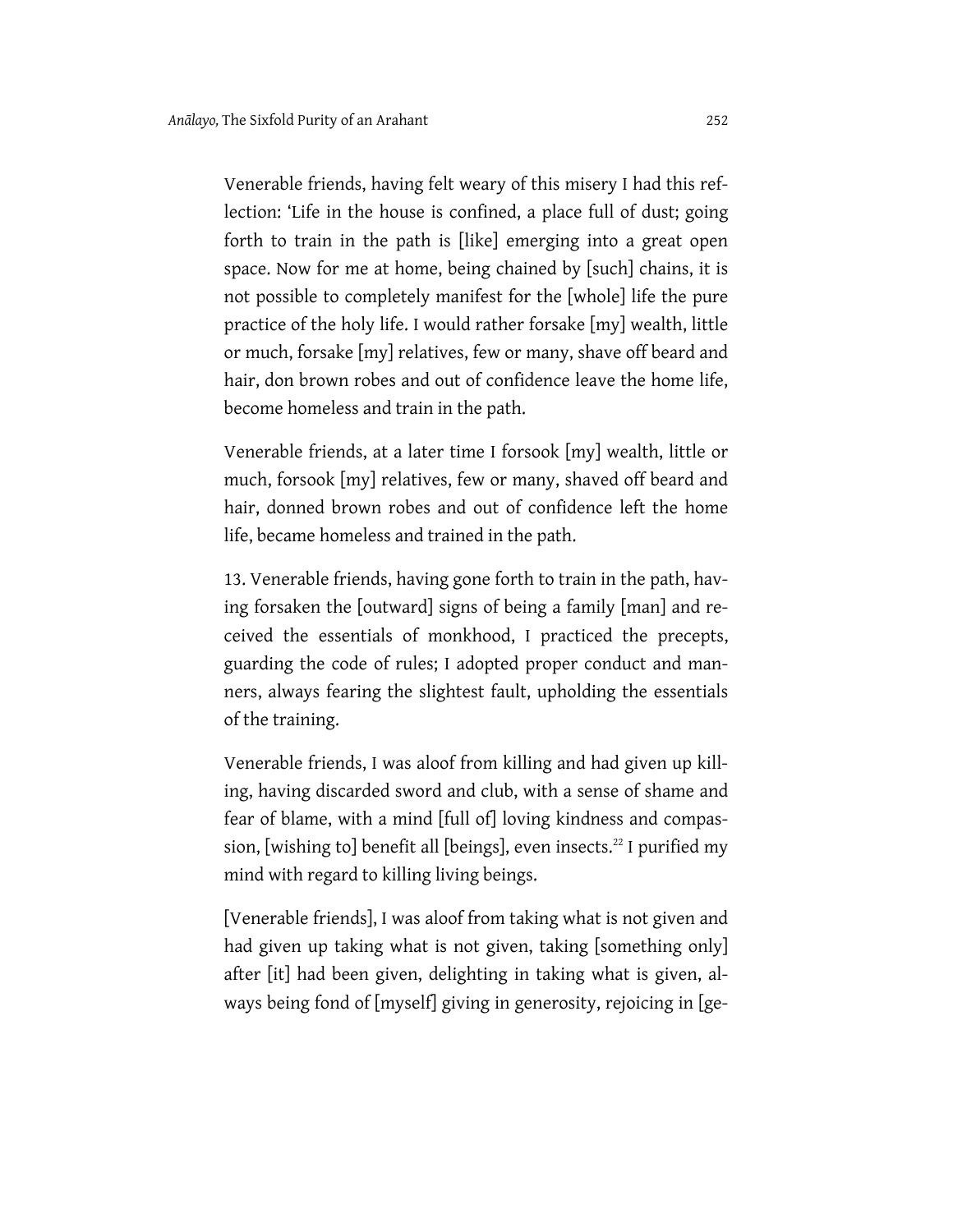nerosity] without stinginess, not expecting a reward. I purified my mind with regard to taking what is not given.

Venerable friends, I was aloof from sexual activity and had given up sexual activity, diligently cultivating the practice of celibacy, energetically [practicing this] immaculate conduct with unsoiled purity, free from sensual desires, giving up sexual desires. I purified my mind with regard to sexual activity.

Venerable friends, I was aloof from false speech and had given up false speech, I spoke the truth, delighting in truth, unshakably established in speaking truth, being completely trustworthy, not deceiving [anyone in] the world. I purified my mind with regard to false speech.

Venerable friends, I was aloof from divisive speech and had given up divisive speech, I engaged in speech that is not divisive, that does not harm others. I did not tell those what I had heard here, out of a wish to harm these; nor did I tell these what I had heard there, out of a wish to harm those. I had the wish to unite those that were divided, delighting in [such] union. I did not create factions, did not delight in or praise the [forming of] factions. I purified my mind with regard to divisive speech.

Venerable friends, I was aloof from harsh speech and had given up harsh speech. Whatever speech there is that is rough and rude in tone, offensive sounds that grate on the ear, that people neither enjoy nor desire, [speech] that causes others suffering and vexation and that does not lead to calmness, such speech I had given up.<sup>23</sup> Whatever speech there is that is clear, peaceful, gentle and beneficial, that is pleasant to the ear and [easily] enters the mind, that is enjoyable and desirable, that gives others happiness, words endowed with meaning, that do not make others afraid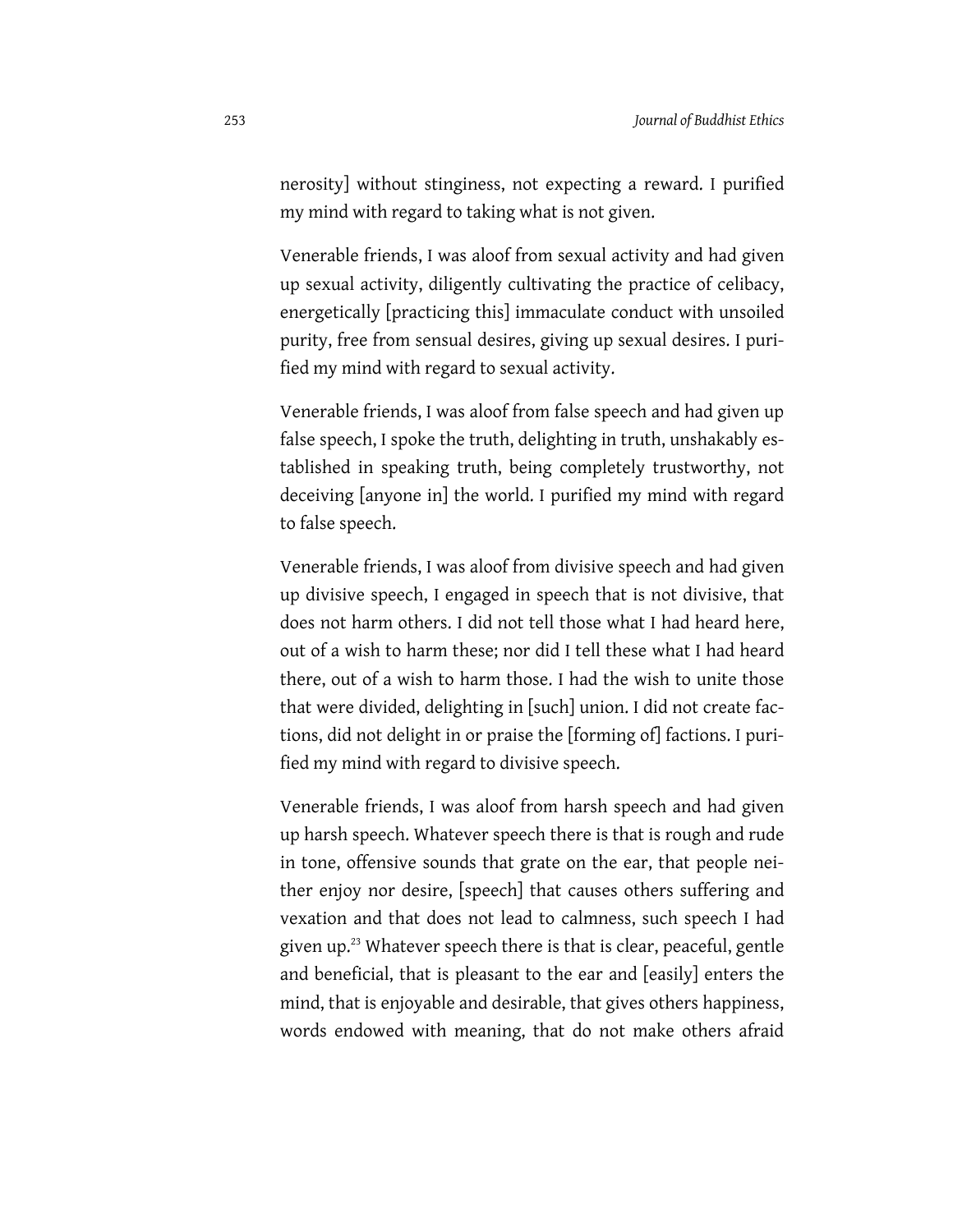and that lead to calmness in others, $^{24}$  such speech I spoke. I purified my mind with regard to harsh speech.

Venerable friends, I was aloof from frivolous speech and had given up frivolous speech. I spoke at the [proper] time, speaking [what] is true, [what] is *Dhamma*, [what] is meaningful, [what leads to] appeasement, delighting in appeasing litigations, I would teach well and admonish well in accordance with the [proper] time and in a proper way.<sup>25</sup> I purified my mind with regard to frivolous speech.

Venerable friends, I was aloof from earning profits and had given up earning profits. I had discarded weights and measures and did not accept goods [on commission], I did not bind people [with debts], I did not try to cheat with measures, nor did I deceive others for the sake of some small profit.<sup>26</sup> I purified my mind with regard to earning profits.

Venerable friends, I was aloof from accepting widows or girls and had given up accepting widows or girls. I purified my mind with regard to accepting widows or girls.

Venerable friends, I was aloof from accepting male or female slaves and had given up accepting male or female slaves. I purified my mind with regard to accepting male or female slaves.

Venerable friends, I was aloof from accepting elephants, horses, cows or sheep and had given up accepting elephants, horses, cows or sheep. I purified my mind with regard to accepting elephants, horses, cows or sheep.<sup>27</sup>

Venerable friends, I was aloof from accepting chickens or swine and had given up accepting chickens or swine. I purified my mind with regard to accepting chickens or swine.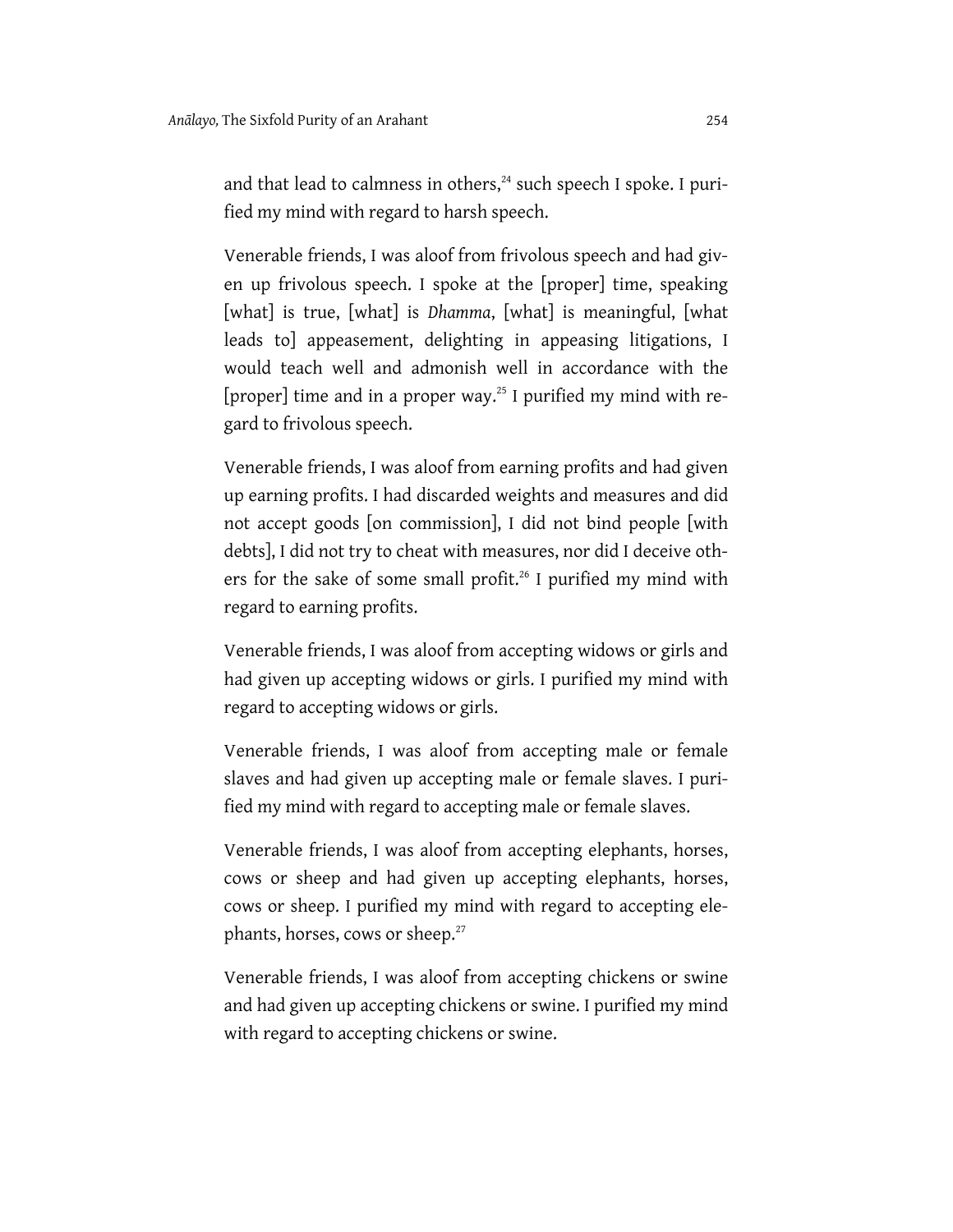Venerable friends, I was aloof from accepting farmlands or marketplaces and had given up accepting farmlands or marketplaces.<sup>28</sup> I purified my mind with regard to accepting farmlands or marketplaces.

Venerable friends, I was aloof from accepting uncooked rice, wheat, or legumes and had given up accepting uncooked rice, wheat, or legumes.<sup>29</sup> I purified my mind with regard to accepting uncooked rice, wheat, or legumes.

Venerable friends, I was aloof from alcoholic beverages and had given up alcoholic beverages.30 I purified my mind with regard to alcoholic beverages.

Venerable friends, I was aloof from [reclining on] high and broad beds and had given up [reclining on] high and broad beds. I purified my mind with regard to high and broad beds.

Venerable friends, I was aloof from [making use of] flower garlands, necklaces, perfumes and cosmetics and had given up [making use of] flower garlands, necklaces, perfumes and cosmetics. I purified my mind with regard to flower garlands, necklaces, perfumes and cosmetics.

Venerable friends, I was aloof from singing, dancing or acting, and from going to see or hear [singing, dancing or acting]; I had given up singing, dancing or acting, and [given up] going to see or hear [singing, dancing or acting]. I purified my mind with regard to singing, dancing or acting, and [with regard to] going to see or hear [singing, dancing or acting].

Venerable friends, I was aloof from accepting gold or silver and had given up accepting gold or silver. I purified my mind with regard to accepting gold or silver.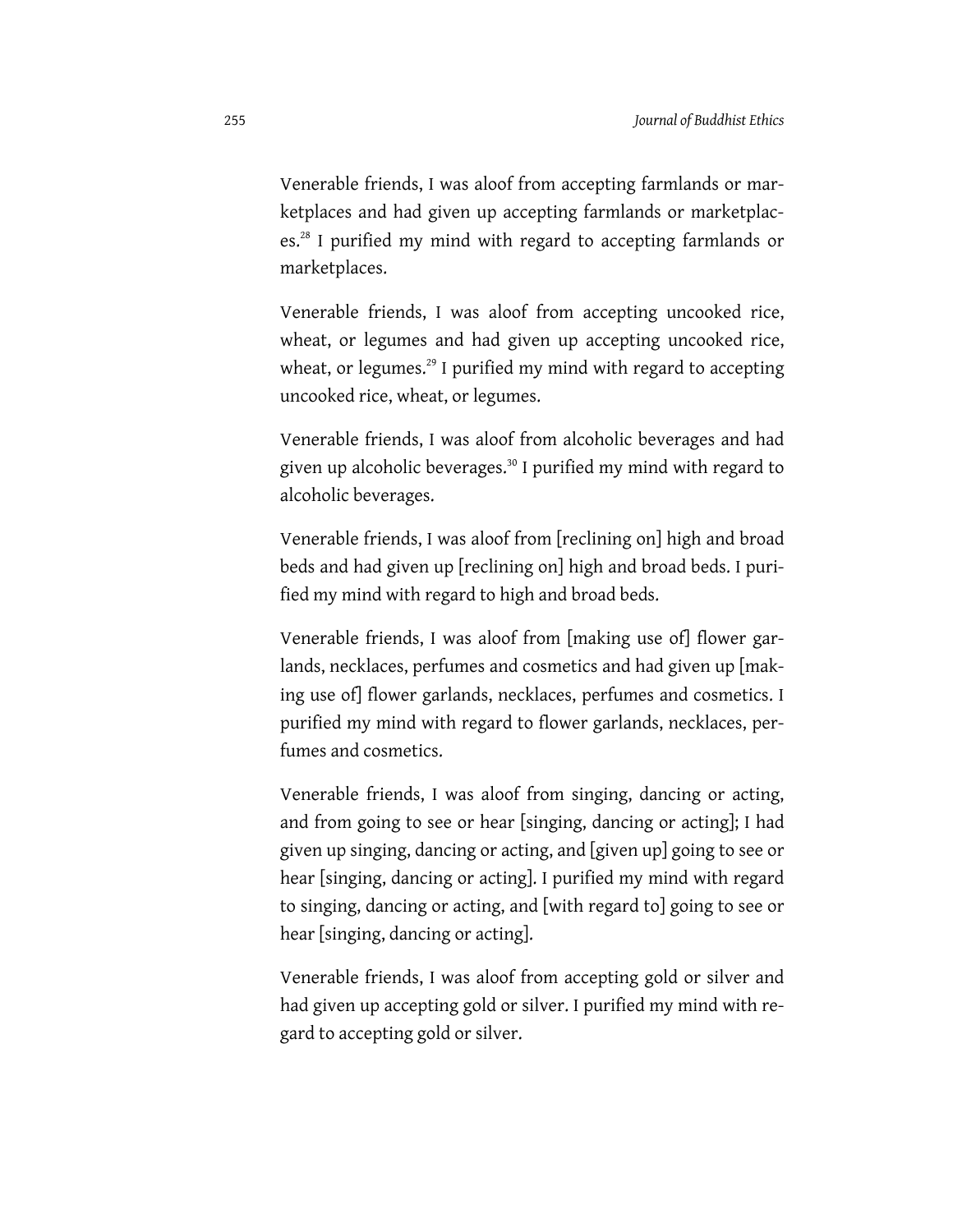Venerable friends, I was aloof from eating after noon and had given up eating after noon. I always took [only] a single meal [per day], not eating at night, training in eating at the [proper] time. I purified my mind with regard to eating after noon.

14. Venerable friends, having accomplished this noble aggregate of virtue I further engaged in contentment, taking robes [just] to cover the body and taking food [just] to sustain the physical body. Wherever I went, I took robes and bowl with me, without concerns or longings, just as a wild goose flies through the air with [only] its two wings, I was like that.

15. Venerable friends, having accomplished this noble aggregate of virtue and this supreme contentment, $31$  I further guarded the senses, always mindful of stopping thoughts of desire, with clear understanding successfully guarding the mind through mindfulness and attaining perfection [therein], constantly willing to arouse the mind.32 Thus, on seeing a form with the eye, I did not grasp its sign nor did I savor the form.<sup>33</sup> That is to say, for the sake of restraint<sup>34</sup> I guarded the eye faculty so that no greed and expectation, sadness and worry, evil and unwholesome phenomena would arise in the mind, for that reason I guarded the eye faculty.

Like this, on [hearing a sound] with the ear ... [smelling an odor] with the nose . . . [tasting a flavor] with the tongue . . . [experiencing a touch] with the body . . . coming to know a phenomenon with the mind, I did not grasp its sign nor did I savor the phenomenon. That is to say, for the sake of restraint I guarded the mind faculty so that no greed and expectation, sadness and worry, evil and unwholesome phenomena would arise in the mind, for that reason I guarded the mind faculty.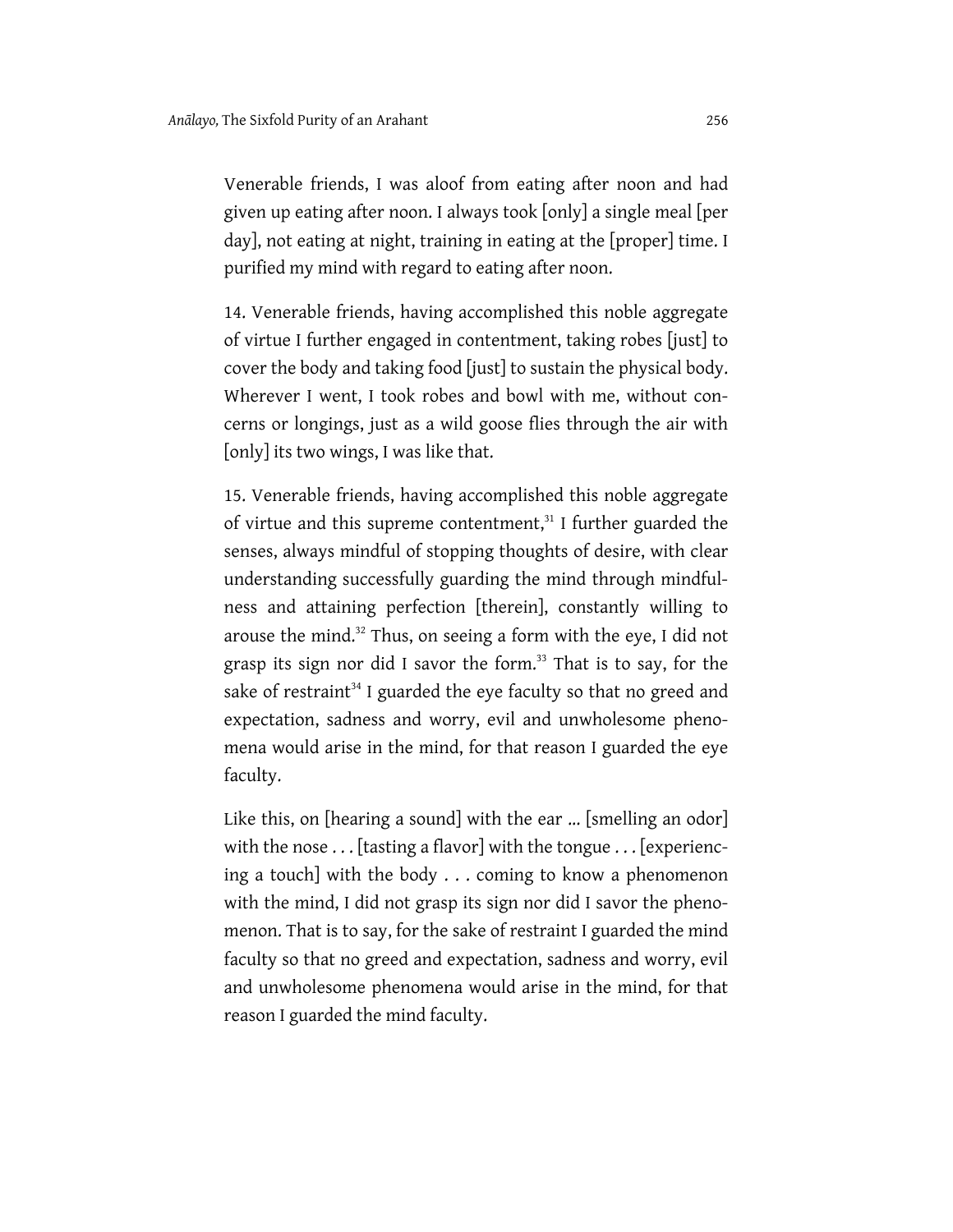16. Venerable friends, having accomplished this noble aggregate of virtue, this supreme contentment, and this noble guarding of the senses,<sup>35</sup> [I] had clear comprehension when going out or coming in,<sup>36</sup> contemplating and distinguishing well [when] bending, stretching, lowering or lifting up [a limb]; with orderly manners and appearance, $37$  I properly carried the outer robe, the other robes and the bowl;<sup>38</sup> [when] walking, standing, sitting and reclining, [when] sleeping or awake, [when] talking or keeping silent, [I] always had clear comprehension.

17. Venerable friends, having accomplished this noble aggregate of virtue, this supreme knowledge of contentment, this noble guarding of the senses, and having obtained clear comprehension when going out or coming in, [I] stayed alone in a secluded solitary place, either going to an empty peaceful place at the foot of a tree, [or to] a mountain cave, [or to] a heap of straw in an open place, or in a forest, or in a cemetery.

Venerable friends, having stayed in a solitary place, or having gone to an empty peaceful place at the foot of a tree, I spread the sitting mat and sat down cross-legged with straight body and straight mental aspiration, and with mindfulness that was not scattered.<sup>39</sup> I abandoned and removed covetousness, with a mind free from agitation<sup>40</sup> I did not give rise to covetousness with the wish 'may I get it' [when] seeing the wealth of others and their endowment with livelihood. I purified my mind with regard to covetousness.

Like this I abandoned ill-will . . . sloth-and-torpor . . . restlessnessand-worry . . . doubt, overcoming delusion, free from vacillation in regard to wholesome things. I purified my mind with regard to doubt.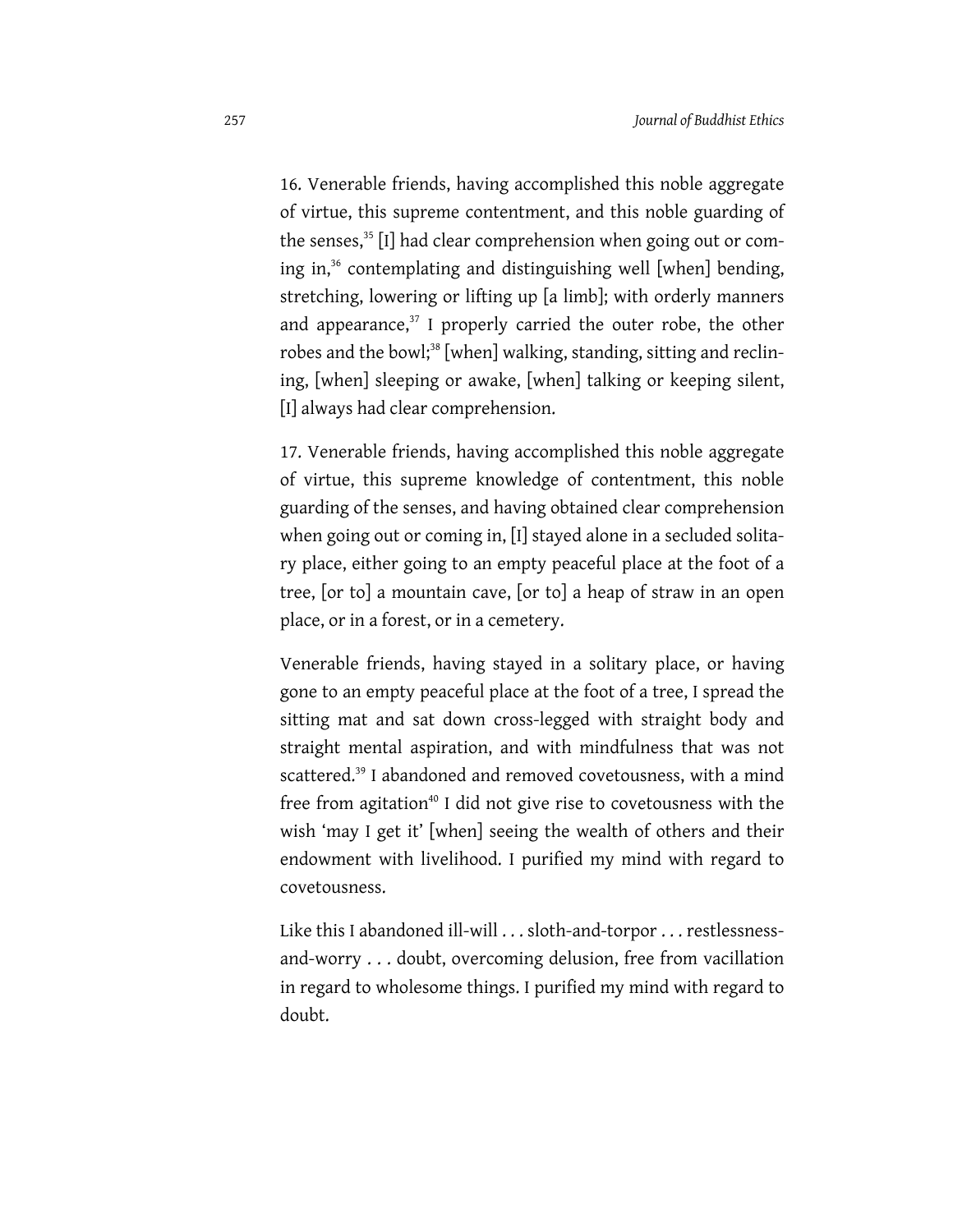18. Venerable friends, when I had abandoned these five hindrances, which are blemishes of the mind that weaken wisdom, free from sensual pleasures and free from evil and unwholesome things . . . (up to) . . . I dwelled having attained the fourth absorption.

19. Venerable friends, when I had obtained concentration like this, with a mind that is purified and without blemish or affliction, that had become soft and supple, well steadied and attained to imperturbability, I roused the mind to progress towards knowledge and realization of the destruction of the influxes.

Venerable friends, I knew: 'this is *dukkha*' in accordance with reality, I knew: 'this is the arising of *dukkha*,' I knew: 'this is the cessation of *dukkha*,' I knew: 'this is the path leading to the cessation of *dukkha*' in accordance with reality. I knew: 'these are the influxes,' I knew: 'this is the arising of the influxes,' I knew: 'this is the cessation of the influxes,' I knew: 'this is the path leading to the cessation of the influxes' in accordance with reality.

20. When I knew and saw like this, the mind was liberated from the influx of sensual desire, from the influx of being, and from the influx of ignorance. Being liberated I knew I was liberated, knowing in accordance with reality: 'Birth has been extinguished, the holy life has been established, what had to be done has been done, there is no further clinging to existence'.

Knowing like this and seeing like this in regard to this internal body with consciousness and [in regard to] all external signs any [notion of an] 'I,' I-making and underlying tendency to conceit has been abandoned, is known to have been uprooted and cut off at its root, unable to come to growth again.'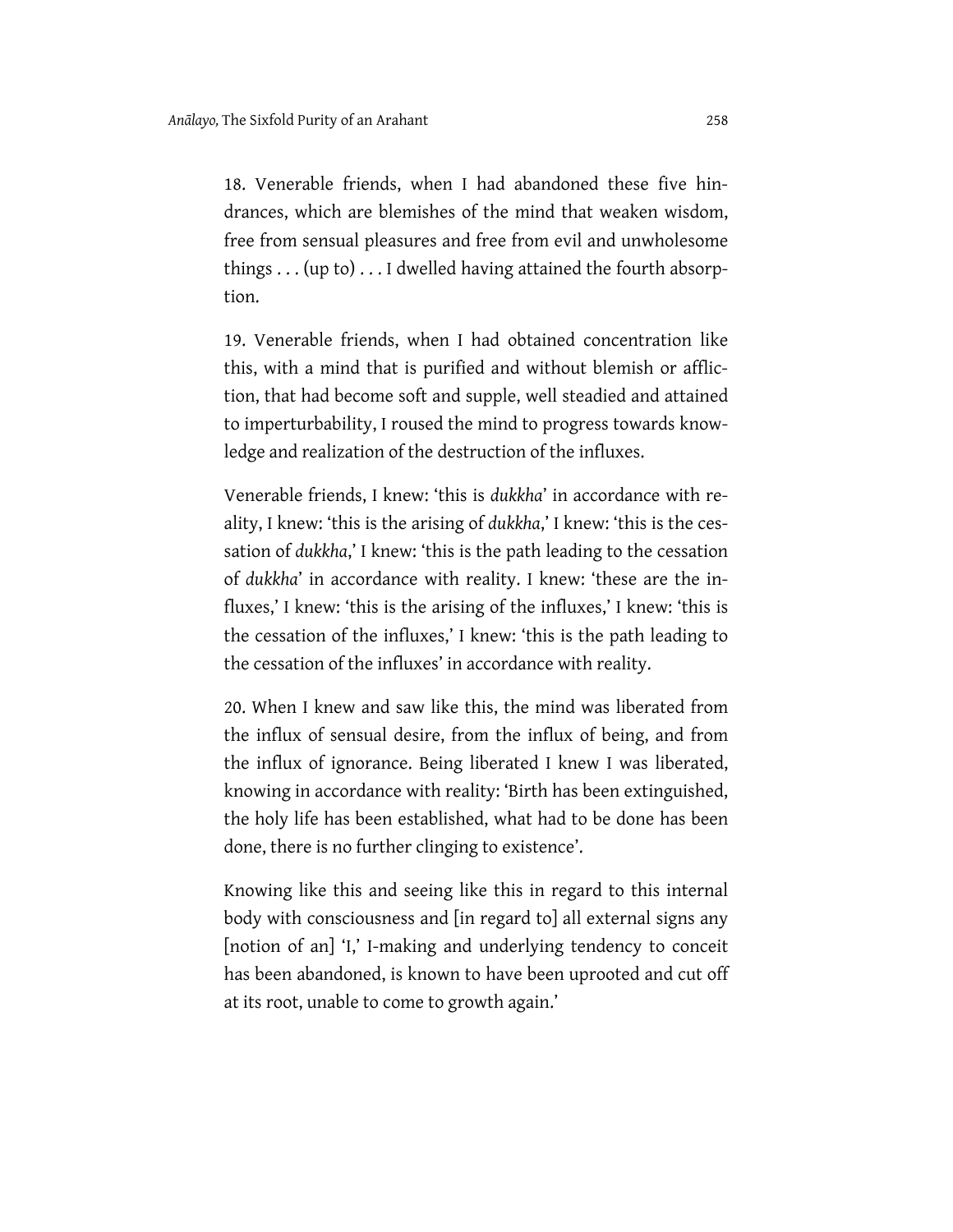A monk, whose influxes are destroyed and who in this teaching has attained the knowledge of having established the holy life, would properly answer like this.

21. Hearing this you should approve of it as good and correct, rejoice in it and act in accordance with it. Having approved of it as good and correct, having rejoiced in it, and acted in accordance with it, you should further tell that monk like this: Venerable friend, at your first declaration we already felt approval and rejoiced in it. Yet, we wanted to further listen to the venerable one [as he proceeds] from high to higher and seek out his wisdom and eloquence in replying, for this reason we kept on asking the venerable question after question."41

The Buddha spoke like this. The monks heard what the Buddha said, were delighted and acted in accordance with it.

#### Comparison

Apart from the lack of any reference to the *arahant'*s purity in regard to the four nutriments in the *Chabbisodhana-sutta*, the two versions are quite similar in their expositions, which do not seem to involve substantially different perspectives on the theme of the perfection of an *arahant*.

The degree to which oral transmission can affect a discourse could be seen by comparing the listing of ethical observances and the listing of purities in the two versions. As shown in figure 1 and figure 2, in both cases the sequence of listing varies considerably, even though the actual items listed show much overlap.<sup>42</sup>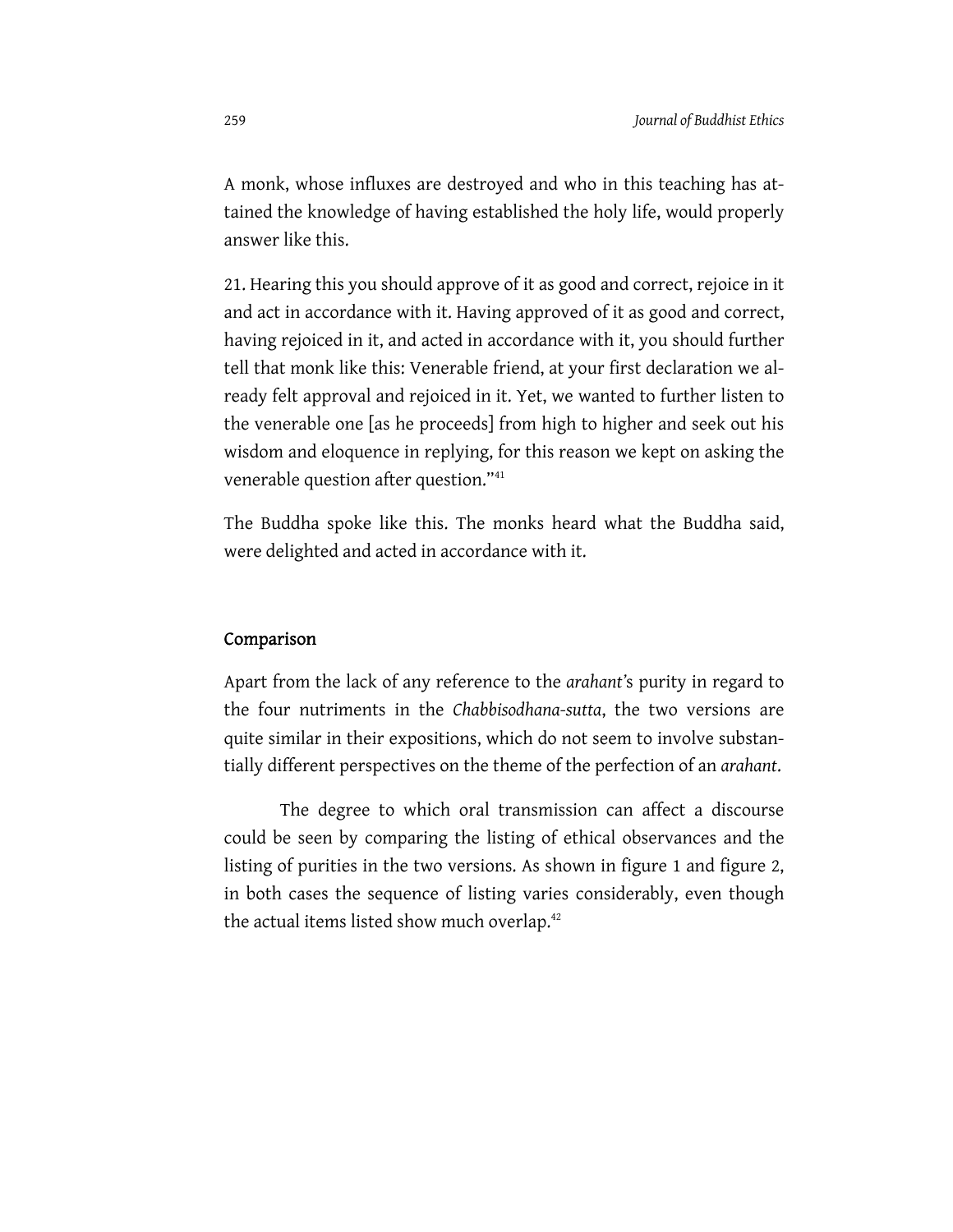# Figure 1: Listing of Ethical Restraints in MN 112 and MĀ 187

| MN 112:                            | MĀ 187:                                               |
|------------------------------------|-------------------------------------------------------|
| killing(1)                         | killing $(\rightarrow 1)$                             |
| theft $(2)$                        | theft $(\rightarrow 2)$                               |
| sexual activity (3)                | sexual activity $(\rightarrow$ 3)                     |
| false speech (4)                   | false speech $(\rightarrow 4)$                        |
| divisive speech (5)                | divisive speech $(\rightarrow 5)$                     |
| harsh speech (6)                   | harsh speech $(\rightarrow 6)$                        |
| frivolous speech (7)               | frivolous speech $(\rightarrow$ 7)                    |
| injuring seeds and plants $(\neq)$ | trading and cheating ( $\rightarrow$ 23 & 24)         |
| eating after noon (9)              | accepting women $(\rightarrow 16)$                    |
| dancing and singing (10)           | accepting slaves $(\rightarrow 17)$                   |
| garlands and beautification (11)   | accepting elephants etc. or sheep<br>$(\to 18 \& 20)$ |
| using high beds (12)               | accepting chicken or pigs ( $\rightarrow$ 19)         |
| accepting gold and silver (13)     | accepting land $(\rightarrow 21)$                     |
| accepting grain (14)               | accepting grain $(\rightarrow 14)$                    |
| accepting raw meat $(\neq)$        | taking alcohol $(\neq)$                               |
| accepting women (16)               | high beds $(\rightarrow 12)$                          |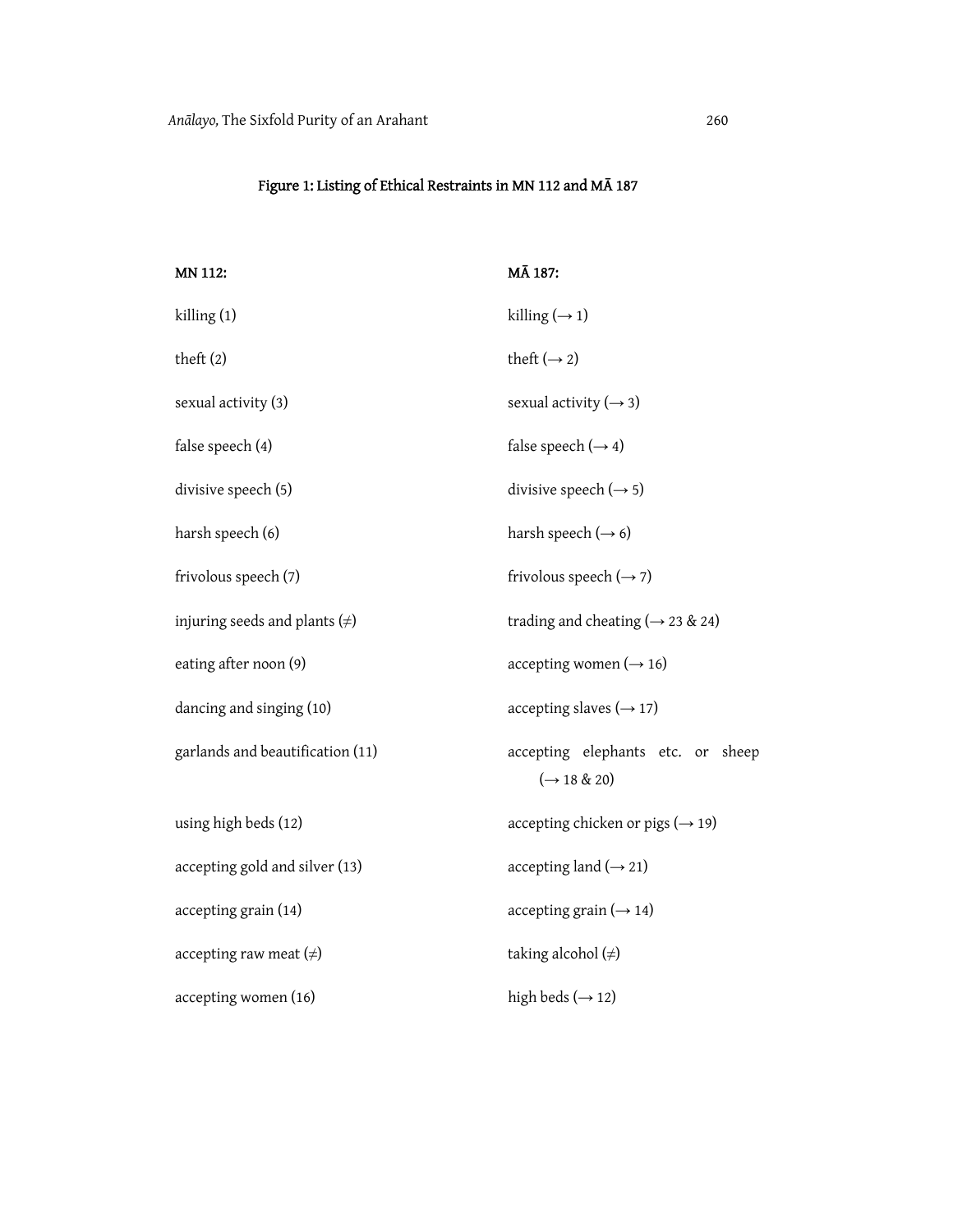accepting slaves (17) garlands and beautification ( $\rightarrow$  11)  $accepting goats or sheep (18)$  dancing and singing ( $\rightarrow$  10) accepting chicken or pigs (19)  $\qquad \qquad \text{accepting gold and silver } (\rightarrow 13)$ accepting elephants etc. (20) eating after noon ( $\rightarrow$  9) accepting land (21) going on errands (≠) trading (23) cheating (24) accepting bribes etc.  $(\neq)$ murder and robbery  $(\neq)$ 

# Figure 2: Listing of Purities in MN 112 and MĀ 187

MĀ 187:

| four ways of expression (1) | five aggregates $(\rightarrow 2)$         |
|-----------------------------|-------------------------------------------|
| five aggregates (2)         | four nutriments $(\neq)$                  |
| six elements (3)            | four ways of expression $(\rightarrow 1)$ |
| six senses (4)              | six senses $(\rightarrow 4)$              |
| sense of 'I' (5)            | six elements $(\rightarrow$ 3)            |
|                             | sense of 'I' $(\rightarrow 5)$            |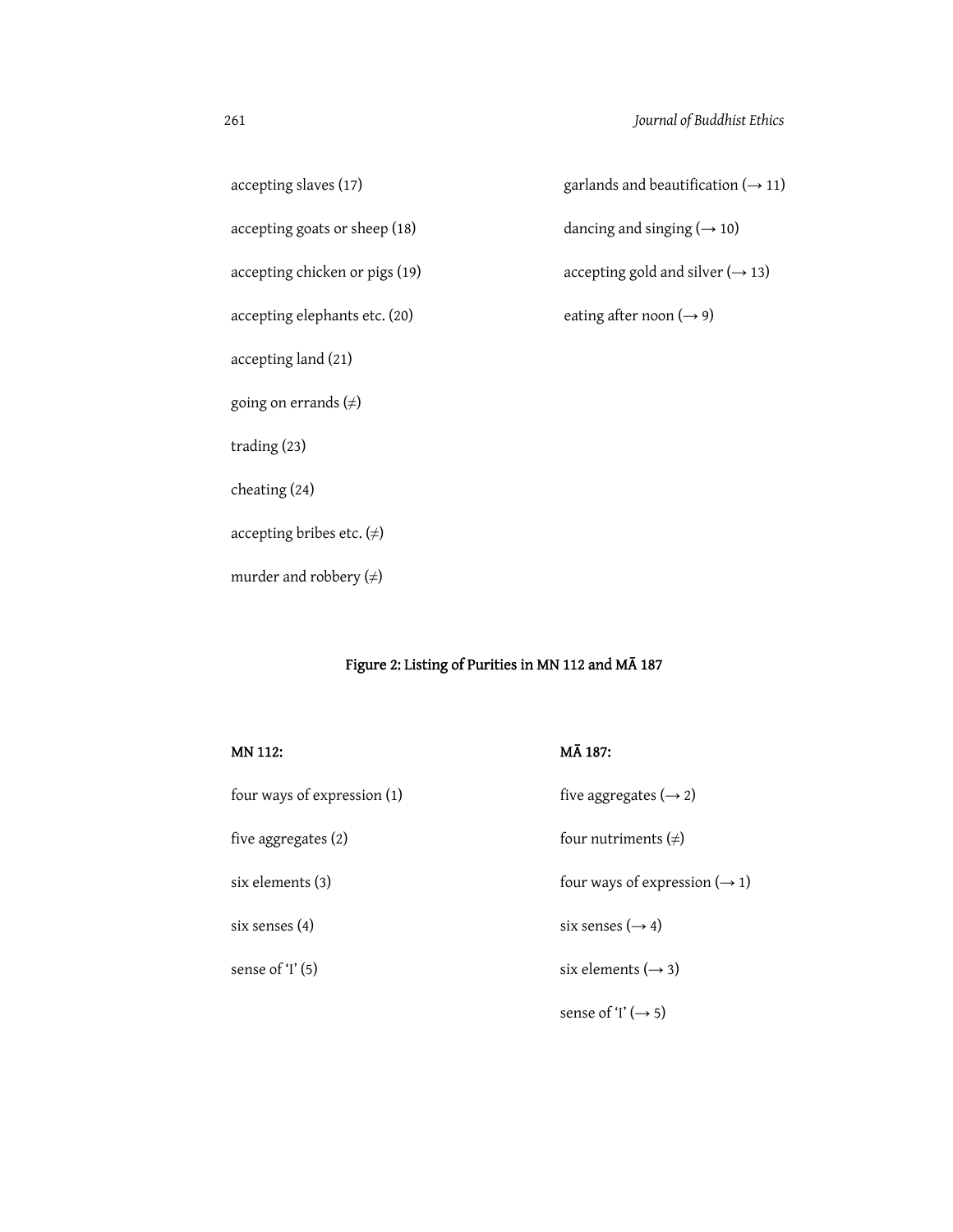In regard to the listing of ethical restraints (figure 1), it would be difficult to decide whether items found only in one version are due to an addition in this version or to a loss in the parallel version. Besides, none of these differences appears to be significant enough to involve a substantially different attitude to ethical restraint. In regard to the listing of purities (figure 2), however, it seems quite probable that the Pāli version lost one item from the listing. This suggests itself from the title of the Pāli version, which only makes sense if at an earlier time an additional type of purity, such as provided through the treatment of the four nutriments, was part of the *Chabbisodhana-sutta*. The "elders that live on the other side of the sea," mentioned in the Pāli commentary, were apparently still familiar with such an earlier version that included the four nutriments, a treatment probably lost at some point during or after the transmission of the Pāli discourse from India to Sri Lanka.

From the perspective of oral transmission, this apparent loss of a whole section of the Pāli discourse and the commentarial gloss on this loss are noteworthy. Though the present case reveals that even a considerable part of a discourse can be lost, it also shows the degree to which the reciting monks were committed to preserving a discourse as they had received it. It would have been easy for the reciters to supply the missing section about the four nutriments on the strength of the discourse's title and the commentarial explanation, or alternatively to change the title to "five-fold purity" in order to make it fit with the discourse's content. This did not happen and the Pāli discourse was instead handed down in its present truncated state. That no such change was introduced testifies to the fidelity of the reciters and their earnest efforts, albeit not always successful, to pass on a discourse the way they had received it.

Besides, even with this substantial loss, the basic message given by the *Chabbisodhana-sutta* and its parallel remain the same. Once a clai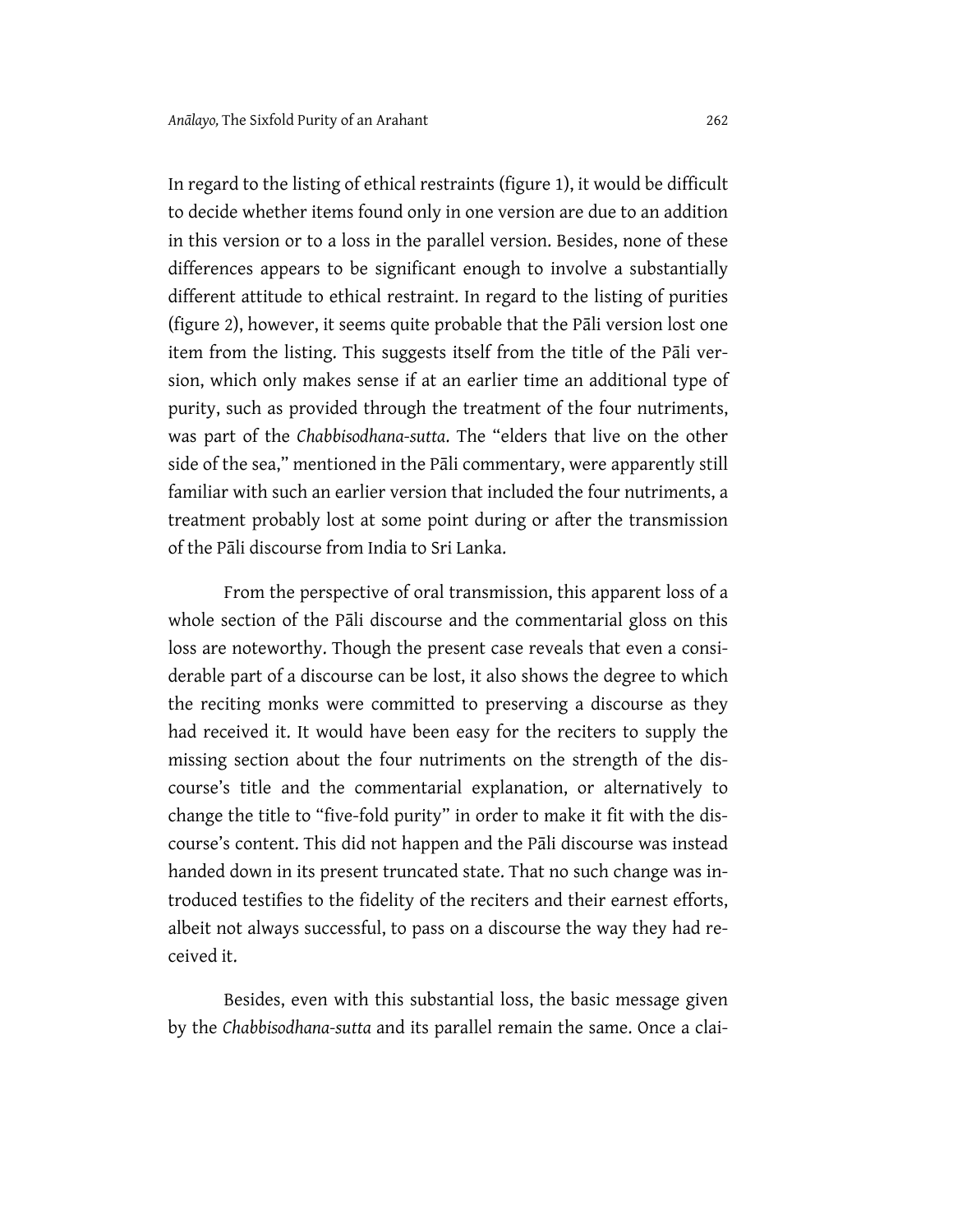mant to full awakening could prove his or her total detachment in regard to the four ways of expression, the five aggregates of clinging, the six elements, and the six senses, and furthermore through successful completion of the gradual path has gone completely beyond any sense of "I" or "mine," it would naturally follow that this level of accomplishment also implies total detachment in regard to the four nutriments.

Drawing together the threads from this and my two earlier two studies of the *Sāleyyaka-sutta* and the *Bāhitika-sutta* (in the past two volumes of the *JBE*), this triad of comparative case studies unmistakably shows the degree to which oral transmission can affect the shape of a discourse. In the case of the *Sāleyyaka-sutta*, narrative details and the basic structure differ between the Pāli version and its Chinese parallels.<sup>43</sup> Yet, in spite of such differences, the basic message on the importance of ethical conduct is the same in both versions.

Whereas in the case of the *Sāleyyaka-sutta* the Pāli version gives a more detailed treatment than the Chinese, in the case of the *Bāhitika*sutta it is the Chinese discourse that is more detailed.<sup>44</sup> However, despite such differences the basic message on the nature of unwholesomeness in the two versions is the same. Similarly, in the present case of the *Chabbisodhana-sutta*, the descriptions of mental purity given in the two versions agree closely, even though the Pāli version appears to have suffered a substantial textual loss.

In sum, then, comparative studies between discourses from the Pāli *Nikāya*s and their parallels in the Chinese *Āgama*s clearly yield a heightened awareness of the impact of orality on early Buddhist discourse material. They thus have significant potential in bringing out details of the teaching with additional clarity, while at the same time confirming essentials. This confirmation is, perhaps, the most important result of such comparative studies, in that it takes our understanding of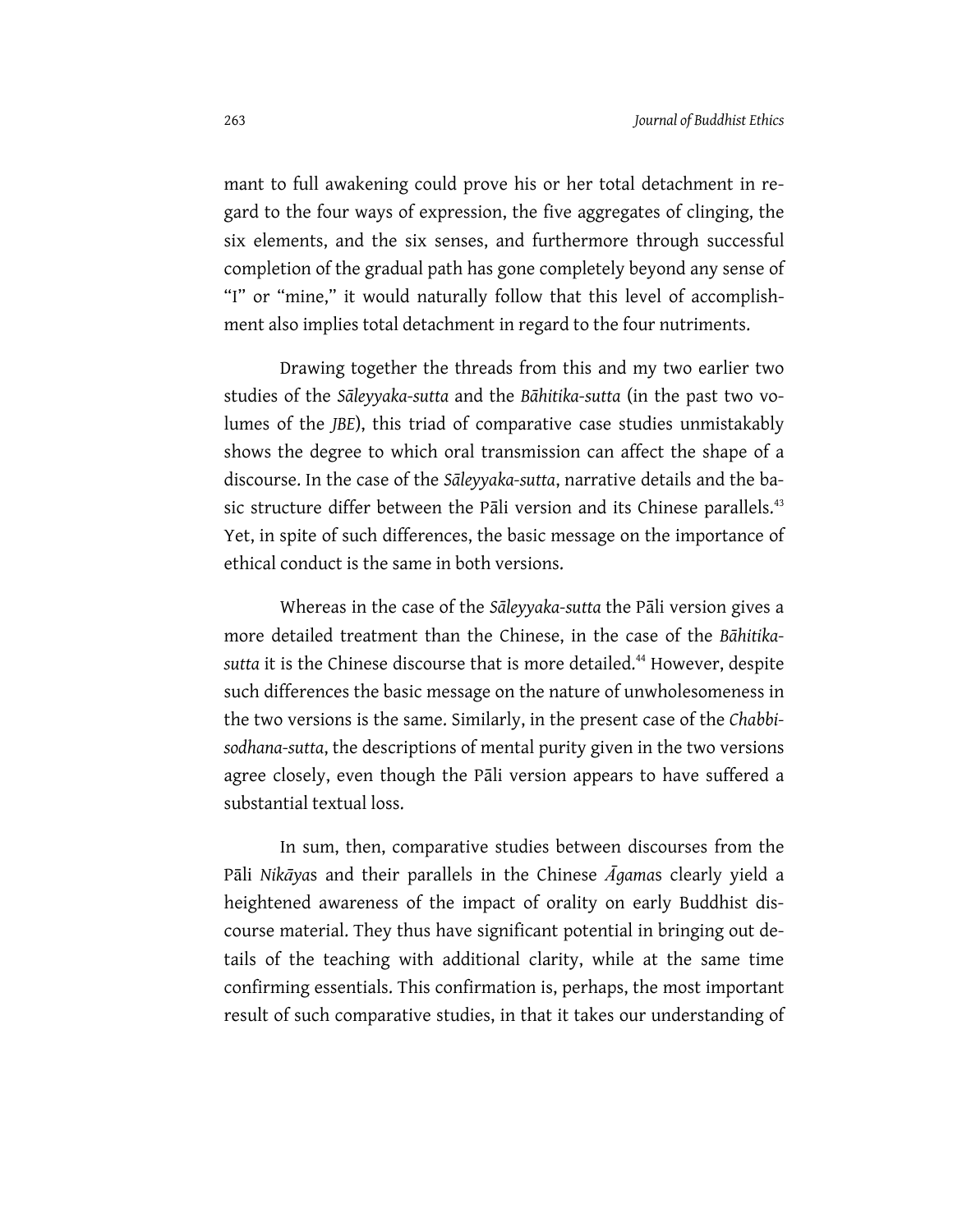early Buddhist ethics, or any other aspect of early Buddhism, beyond the confines of a single tradition and places it on a broader basis.

# Notes

\* I am indebted to Rod Bucknell and Ken Su for constructive comments on an earlier draft of this article.

## *Abbreviations*

| AN             | Anguttara-nikāya                              |
|----------------|-----------------------------------------------|
| B <sup>e</sup> | Burmese edition                               |
| $C^e$          | Ceylonese edition                             |
| DĀ             | $D\bar{\iota}$ rgha- $\bar{\iota}$ gama (T 1) |
| DN             | Dīgha-nikāya                                  |
| EĀ             | Ekottarika-āgama (T 125)                      |
| МĀ             | Madhyama-āgama (T 26)                         |
| <b>MN</b>      | Majjhima-nikāya                               |
| Ps             | Papañcasūdanī                                 |
| <b>SHT</b>     | Sanskrithandschriften aus den Turfanfunden    |
| T              | Taishō                                        |
| Vin            | Vinaya                                        |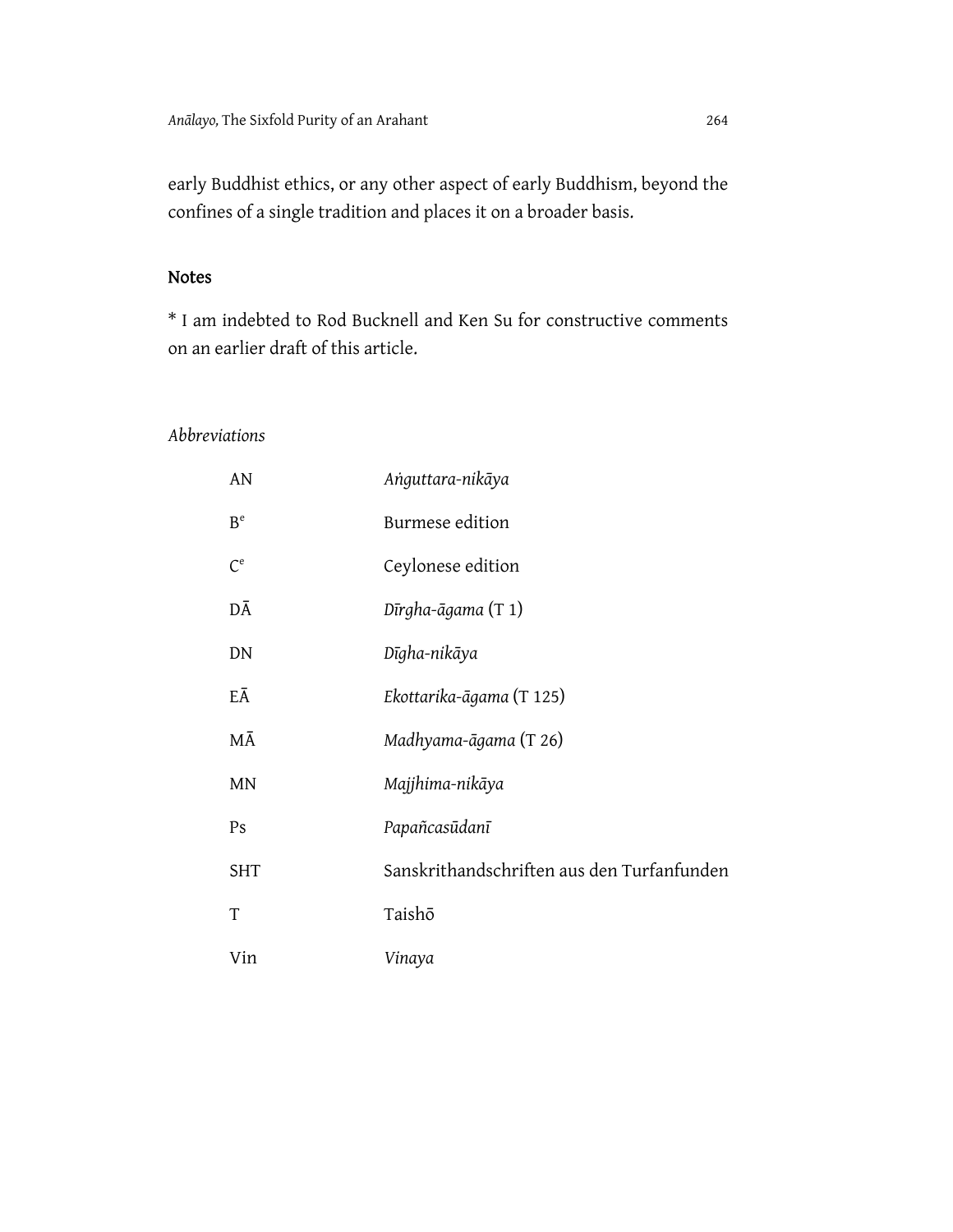<sup>1</sup> MN 112 at MN III 29 - 37.

 $2^{2}$  Ps IV 94,21.

3 Ps IV 94,23: *parasamuddavāsī therā*.

<sup>4</sup> MĀ 187 at T I 732b18. I briefly drew attention to this finding in Anālayo 2005: 104.

5 MĀ 187 at T I 732a - 734a.

6 On the language of the Indic original used for translating the *Madhyama-āgama* cf. Bapat 1969: 5, Enomoto 1986: 20, and von Hinüber 1982: 250; on the school affiliation cf. Enomoto 1984, Lü 1963: 242, Mayeda 1985: 98, Minh Chau 1991: 27, Waldschmidt 1980: 136, and Yin-shun 1962: 703.

 $7$  In order to facilitate comparing my translation with the English translation of the *Chabbisodhana-sutta* in Ñāṇamoli 2005: 903-8, I adopt the same paragraph numbering as used by Ñāṇamoli. For the same reason, I also use Pāli terminology, without thereby intending to take a position on the original language of the *Madhyama-āgama*.

<sup>8</sup> MN 112 at MN III 29,21 at this point has a pericope found frequently in the *Majjhima-nikāya*, according to which the Buddha first addresses the monks: "*bhikkhu*s," and they reply: "venerable sir," and only after this exchange the Buddha begins to deliver the discourse proper. In my discussion of this recurrent difference between *Majjhima-nikāya* and *Madhyama-āgama* discourses in Anālayo 2007a: 14, I assumed that "there would be no reason for starting" with the vocative *bhikkhavo* in this first section and then switch to the usage of the vocative *bhikkhave* during the remainder of the discourse. Fumio Enomoto in a personal communication kindly drew my attention to a suggestion by Pind 2004: 512, according to which in such contexts "*bhikkhavo* is used as a marked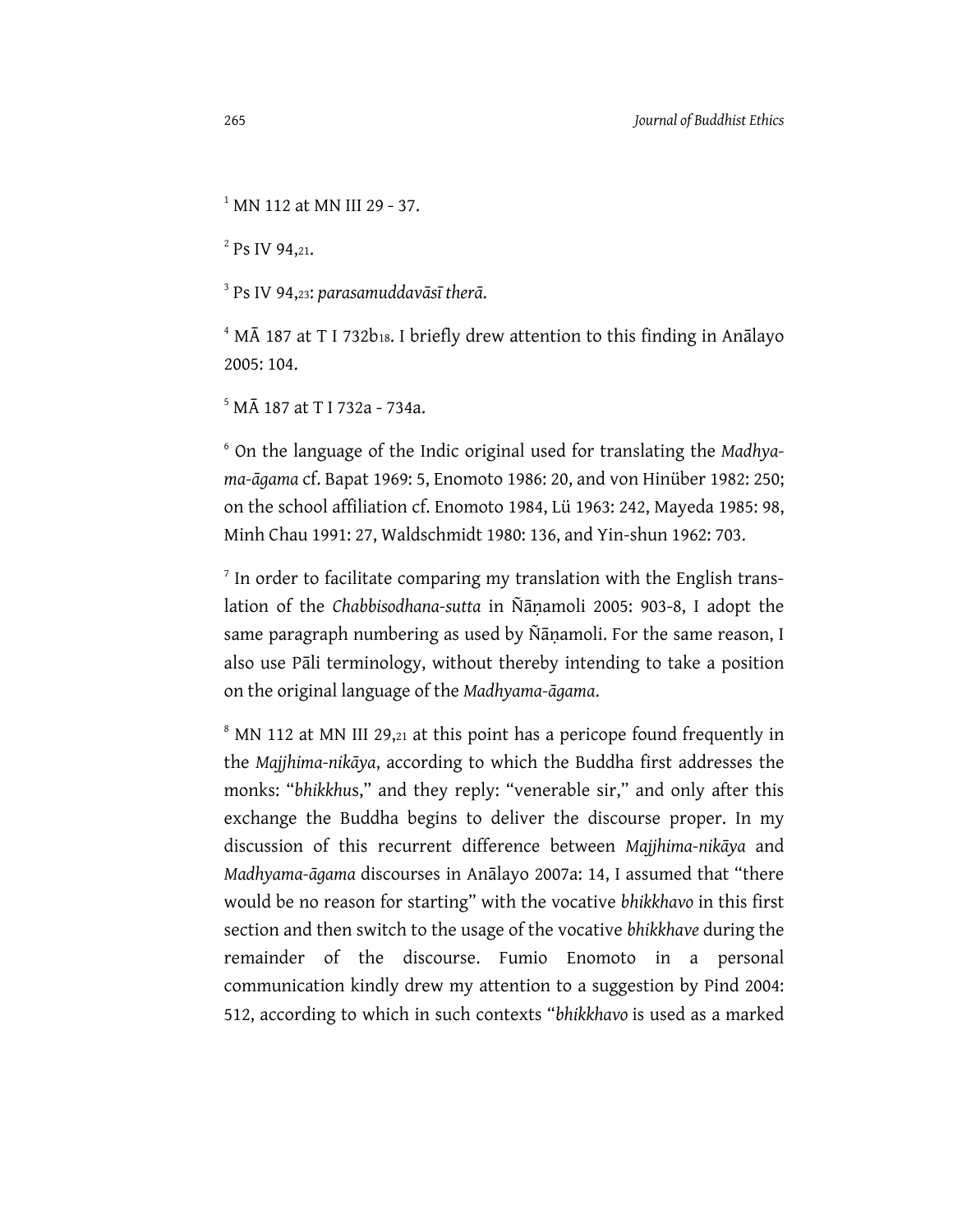emphatic voc. as opposed to *bhikkhave,* which is used as an enclitic unmarked vocative."

<sup>9</sup> The advice given in MN 112 at MN III 29,26 is different, as here the monks are recommended to neither approve nor disapprove of the claim that has been made, *n' eva abhinanditabbaṃ nappaṭikkositabbaṃ*. That is, whereas according to MĀ 187 a claim to full awakening should be given an initial approval that is then followed by an investigation, in MN 112 approval will only be given once the investigation has been carried to its successful conclusion.

<sup>10</sup> Although M $\bar{A}$  187 at T I 732a<sub>27</sub> just speaks of the teachings of the "Blessed One," 世尊, MN 112 at MN III 29,29 refers to the teachings by the "Blessed One who knows and sees, the *arahant*, the Fully Awakened One," *bhagavatā jānatā passatā arahatā sammāsambuddhena*.

<sup>11</sup> MA 187 at T I 732b2: 非果, literally "without fruit," which, based on the parallel passage in MN 112 at MN III 30,31: *rūpaṃ kho ahaṃ, āvuso, abalaṃ ... viditvā*, I presume to be a mistaking of an equivalent of *abala* for *aphala*.

 $12$  MN 112 at MN III 31,1 also mentions (here and elsewhere) the overcoming of mental standpoints and adherences, *adhiṭṭhāna* and *abhinivesa*.

 $13$  Descriptions of the four nutriments in Pali discourses, e.g. MN 9 at MN I 48,4, also refer to the support provided by these four nutriments for those who are about to come into existence or else who seek to come into existence, *sambhavesīnaṃ vā anuggahāya* (on -*esin* cf. Bodhi in Ñāṇamoli 2005: 1186 note 120).

 $14$  My apparently erratic numbering is due to the fact that the purities in the two versions are listed in different sequences: see figure 2.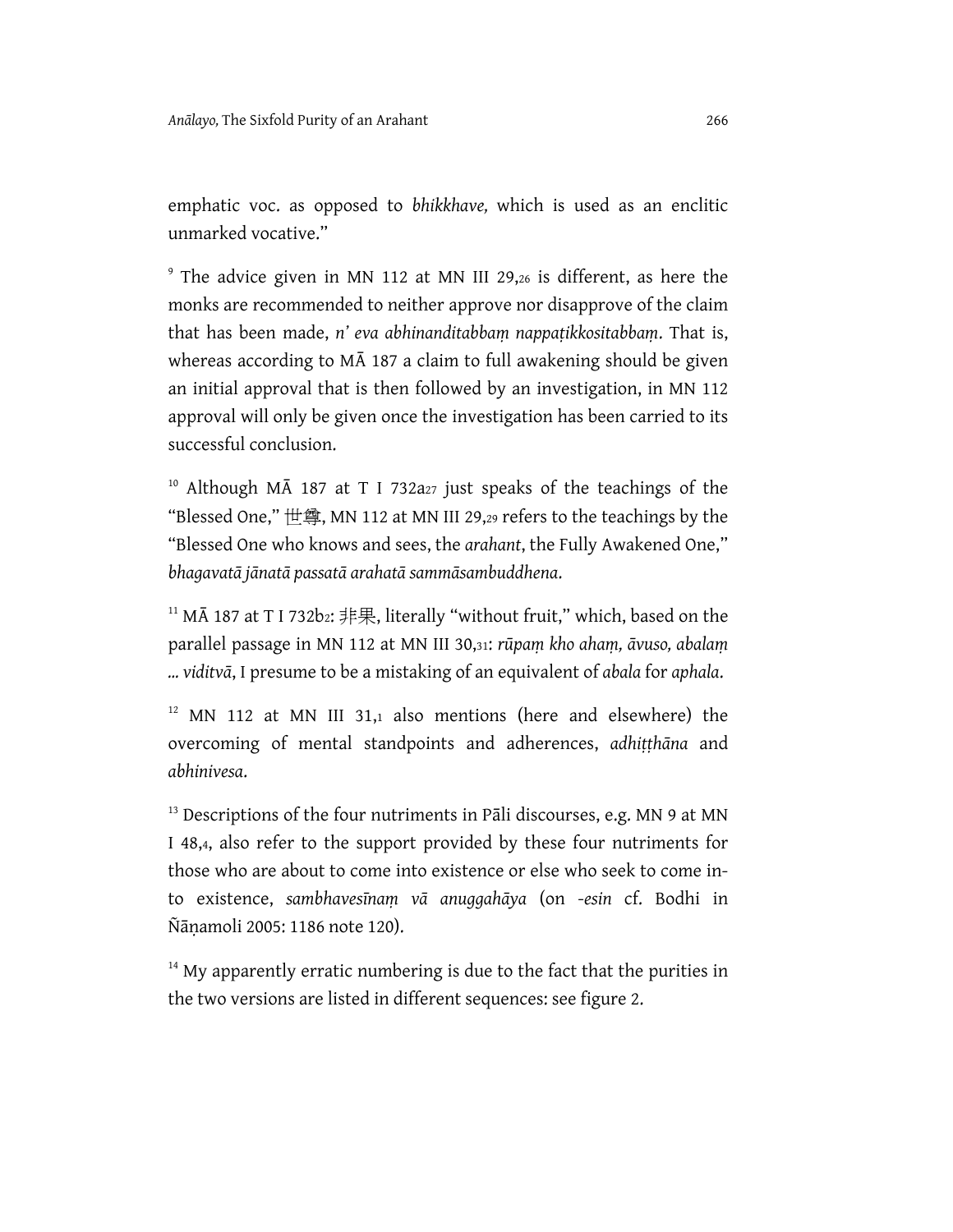<sup>15</sup> MA 187 at T I 732b28: 四說. Bapat 1975: 28 notes that this rendering correctly conveys \**vohāra* in the sense of Skt. *vyāhāra*, just as in MĀ 203 at T I 773a15 (counterpart to *vohāra* in MN 54 at MN I 360,4) the translation 俗事 correctly conveys \**vohāra* in the sense of Skt. *vyavahāra*), showing that the translator was clearly aware of the different meanings of the term.

<sup>16</sup> Notably, MA 187 at T I 732b<sub>30</sub> has 識識說 at the point in its listing where its parallel MN 112 at MN III 29,30 has *mute mutavāditā*, and then 知知說 where MN 112 reads *viññāte viññātavāditā*. In their general usage in the *Madhyama-āgama*, 識 stands for "consciousness" or "being conscious," whereas 知 represents "knowing." The *Madhyama-āgama* seems to be consistent in its rendering of the four *voh***āras**, cf. MA 106 at T I 596b18: 見, 聞, 識, 知, parallel to *diṭṭha, suta, muta,* and *viññāta* in MN 1 at MN I 3,15 (in which case another Chinese parallel, EA 44.6 at T II 766b3, reads 見, 聞, 念, 知; and a third Chinese parallel, T 56 at T I 851b3, reads 見, 聞, 知, 識); or MĀ 200 at T I 764c22: 見, 聞, 識, 知, parallel to *diṭṭha, suta muta,* and *viññāta* in MN 22 at MN I 135,34). According to Vin IV 2,25, *muta* refers to what is experienced by the sense organs nose, tongue, and body, whereas *viññāta* refers to what is experienced by the mind, an explanation given similarly in the Dharmaguptaka *Vinaya*, T 1428 at T XXII 634b6. Vetter 2000: 101 note 7, however, suggests that "*muta* rather points to 'experienced by the ['sense organ'] mind', whereas *viññāta* probably has ... the meaning 'experienced by other external senses.'" Nakamura 1983: 312 notes that the same set is also found in the Jain tradition as *diṭṭhaṃ suyaṃ mayaṃ vinnāyaṃ*. The same group of four also occurs in the *Bṛhadāraṇyaka Upaniṣad* 3.7.23, Radhakrishnan 1992: 229: *adṛṣṭo draṣṭā aśrutaḥ śrotā, amata mantā, avijñāto vijñātā*.

 $17$  MN 112 at MN III 30,8 instead switches from the earlier mentioned *diṭṭhe diṭṭhavāditā* etc. to just *diṭṭhe* etc., so that in its exposition, even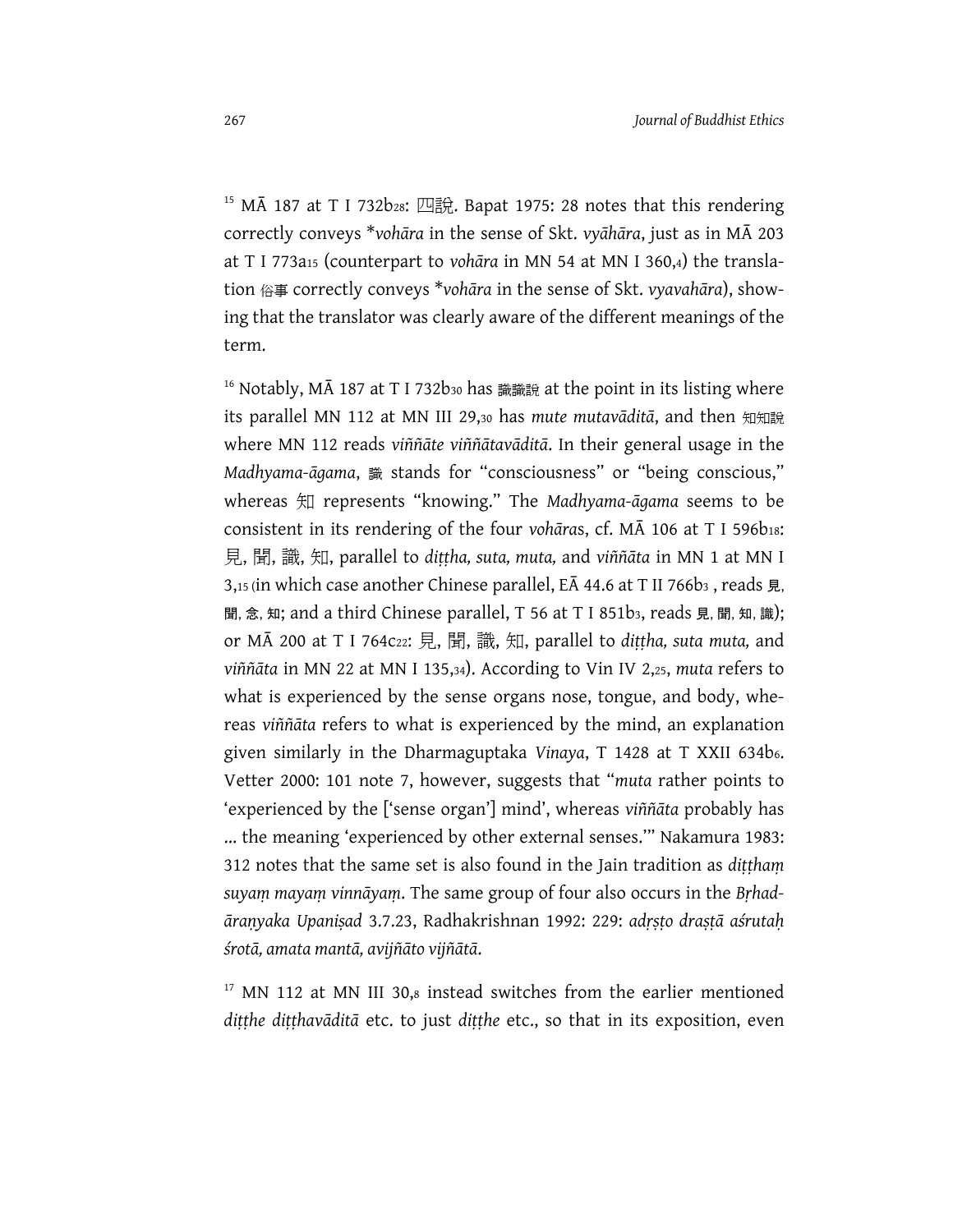though the inquiry was after the four ways of expression, the monk's answer is about his attitude towards what is seen, heard, sensed and cognized.

<sup>18</sup> MN 112 at MN III 32,16 also brings in the objects of the respective senses, reading (in the case of the first sense) *cakkhusmim* . . . rūpe, *cakkhuviññāṇe, cakkhuviññāṇaviññātabbesu dhammesu*. Here the presentation in MĀ 187 seems more economical, because once "things to be cognized" by one of the senses are taken into account, to mention the corresponding object would be redundant. Ps IV 93,22 attempts to explain this redundancy by suggesting that "form" refers to what is actually cognized, although the expression "things to be cognized by eyeconsciousness" refers to what could have been cognized but has disappeared (or will disappear) without being cognized. This explanation is not fully convincing, because it would be irrelevant to describe the reaction of an *arahant* to what he or she does not experience at all. The commentary offers also another explanation, according to which the expression "things to be cognized by eye-consciousness" refers to the aggregates of feeling, perception and volitional formation that are present together with eye-consciousness during the act of cognition, although "form" stands for the object. This also does not seem to solve the problem, because the aggregates of feeling, perception and formation are not cognizable by eye-consciousness or any of the other senseconsciousness, so that apart from "form" there would be little scope for finding anything that could be fitted into the category "things to be cognized by eye-consciousness."

 $19$  MN 112 at MN III 31,23 presents this purity only in a two-fold manner: neither taking the element as self, nor [conceiving a sense of] self based on the element, (e.g. in the case of earth): *paṭhavīdhātuṃ ... anattato*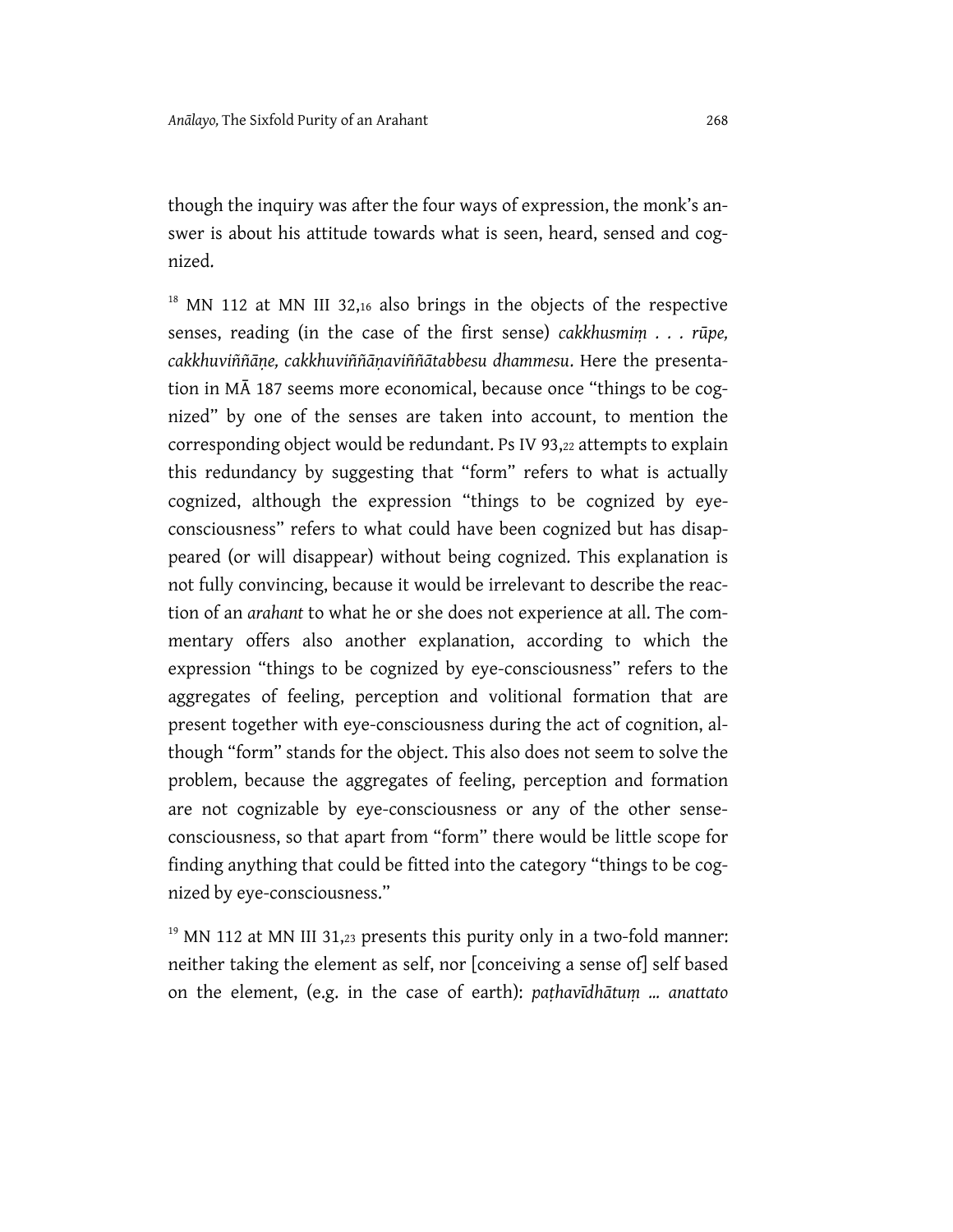*upagacchiṃ, na ca paṭhavīdhātunissitaṃ attānaṃ* (Be and Ce read *na attato upagacchiṃ*)*.* 

 $20$  A 宋, 元, 明, 德, and 聖 variant reading speaks instead of two types of clinging, 二受. The reference to three types of clinging is specific to the present instance, evidently intending what has been described in the previous sentence. Thus the occurrence of  $\equiv \cong$  in MA 187 at T I 733a4 does not imply a departure from the standard set of four types of clinging, listed e.g. in M $\bar{A}$  29 at T I 463a<sub>7</sub> in close agreement with its Pali counterpart MN 9 at MN I 51,1, 謂有四受, 欲受, 戒受, 見受, 我受; a listing found also in  $M\overline{A}$  103 at T I 591b<sub>9</sub> (parallel to MN 11 at MN I 67,5). The only difference between such listings in the two collections is that instead of the Pāli versions' "clinging to a doctrine of self," *attavādupādāna*, *Madhyama-āgama* listings simply speak of "clinging to [a sense of] self"; for a discussion of this difference cf. Anālayo 2008.

<sup>21</sup> Following the 宋, 元, 明, and 聖 variant reading 諸 instead of 識.

 $22$  MN 112 does not explicitly mention insects, nor does it mention purification of the mind in respect to each restraint, except for the case of taking what is not given, cf. MN 112 at MN III 33,23: *sucibhūtena attanā vihāsiṃ*.

 $23$  MN 112 treats the case of harsh speech in brief, only giving a detailed description in relation to its opposite of gentle speech.

 $24$  MA 187 at T I 733b14: 令他得定, an aspect not mentioned in MN 112. That gentle speech is conducive to concentration, is, however, indicated e.g. in MN 41 at MN I 286,37, which considers harsh speech to be *asamādhisaṃvattanika*, cf. also SHT III 808 R5 in Waldschmidt 1971: 15 which, in the context of a gradual path treatment, qualifies harsh speech as *asamā[dh]i[sa]ṃ[va]r[dhan]ī*.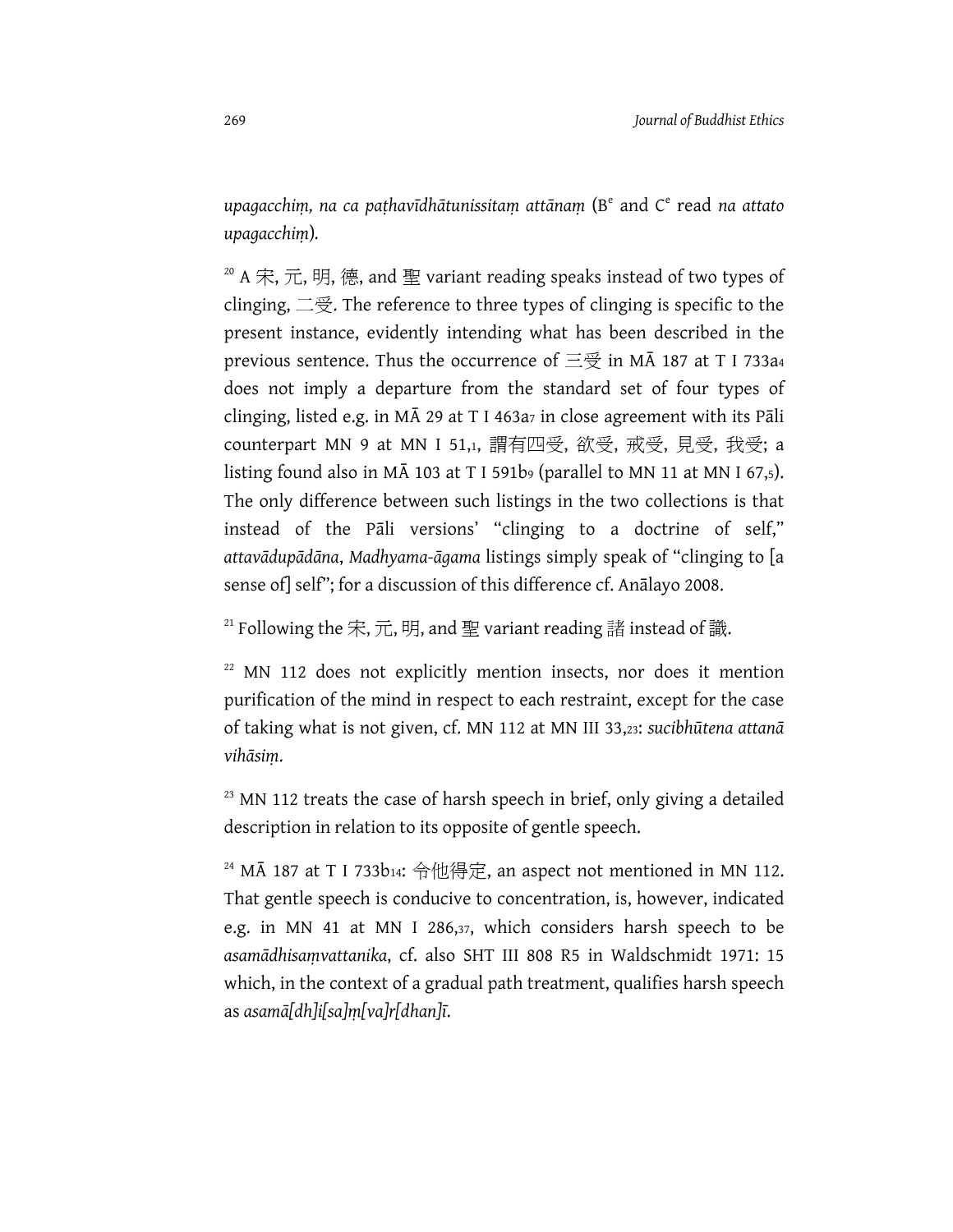# <sup>25</sup> MN 112 does not refer to litigations or to teaching and admonishing.

 $26$  The present case combines into one what MN 112 at MN III 34,19 treats as two distinct aspects: buying and selling, *kayavikkaya*; and using false weights etc., *tulākūṭakaṃsakūṭamānakūṭa,* which, moreover, occur towards the end of the Pāli version's listing. For a survey of the sequence of listings in the two versions see figure 1.

 $27$  The present case combines into one what MN 112 at MN III 34,15 treats as two distinct aspects: accepting goats or sheep; and accepting elephants, cattle, horse, or mares. MĀ 187 does not mention mares or goats.

 $28$  MA 187 at T I 733b29: 店肆, which according to Hirakawa 1997: 427 renders *antarāpaṇa* or *āpaṇika*. MN 112 at MN III 34,17 speaks instead of accepting "ground," *vatthu*.

29 MN 112 at MN III 34,12 also mentions accepting raw meat, *āmakamaṃsa*. Minh Chau 1991: 31 takes this difference to have deeper significance, in the sense that from the perspective of the Pāli tradition cooked meat is allowed, whereas the dropping of any reference to meat in the corresponding section in *Madhyama-āgama* discourses implies that all kinds of meat are prohibited, thereby representing—according to Minh Chau the Sarvāstivāda championing of vegetarianism. Yet, if all kinds of meat were considered as being prohibited, one would expect MĀ 187 to simply state that, i.e., to drop the reference to "raw" and keep the remainder of the regulation, instead of dropping the whole rule. Besides, the Sarvāstivāda and the (Mūla-)Sarvāstivāda *Vinaya*s permit the consumption of meat unless it has been seen, heard or suspected that the meat has not been specifically killed for the monastic to whom it is going to be given, cf. T 1435 at T XXIII 190b9 and T 1458 at T XXIV 570a15 (also in Dutt 1984: 236,17). Moreover, Prasad 1985: 136 points out that the reference to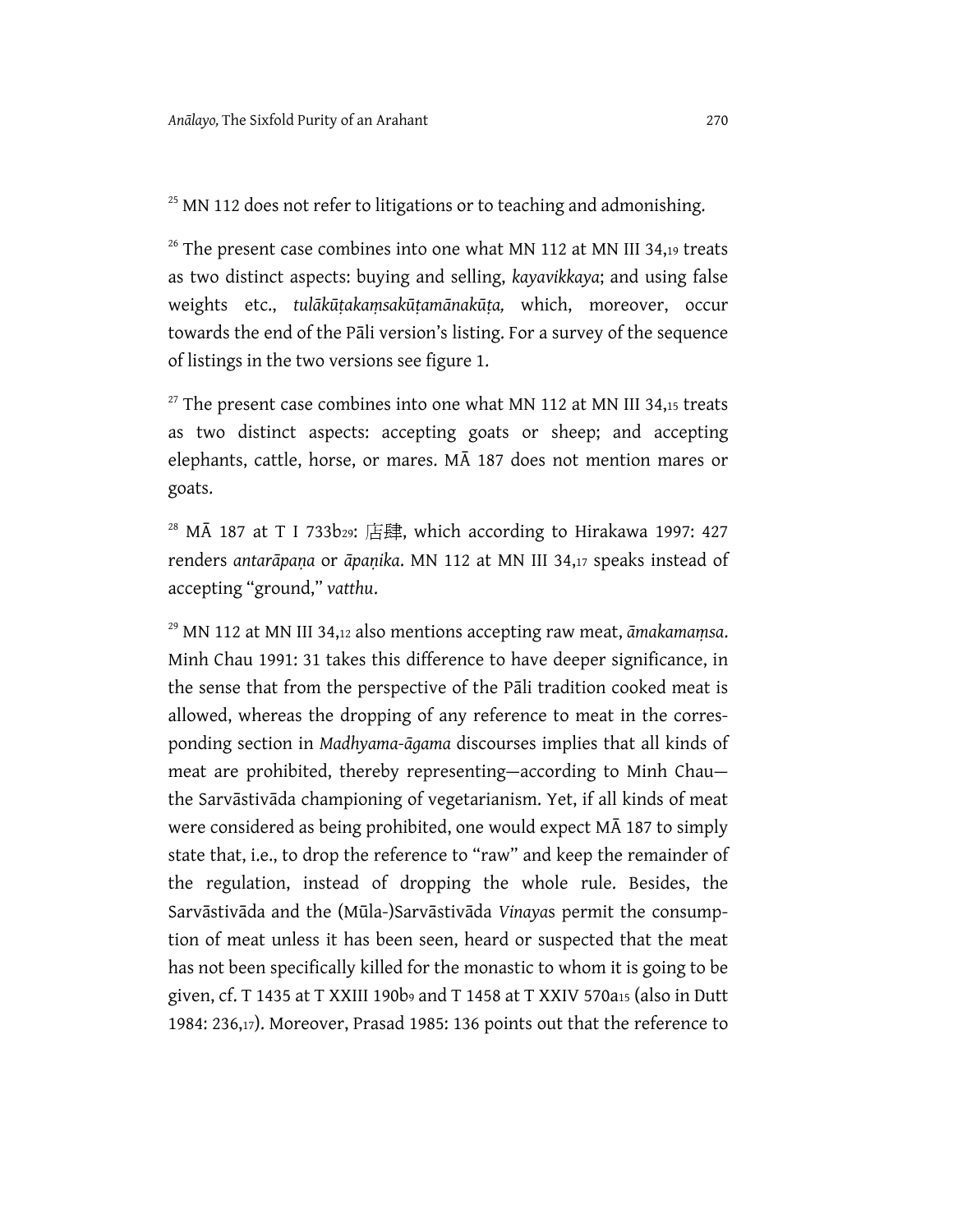accepting raw meat lacks a counterpart also in the other *Āgama*s and therefore is not specific to the Sarvāstivāda tradition.

 $30$  Notably this is the only item in the listing in M $\overline{A}$  187 that does not have a counterpart in MN 112, though the Pāli discourses refer to the need of abstaining from alcohol in the context of the five precepts, e.g. DN 5 at DN I 146,20 (with its monastic counterpart in *pācittiya* 51 at Vin IV 110,13). Whereas a description of ethical restraint as part of the gradual path in the *Saṅghabhedavastu*, Gnoli 1978: 233, also does not refer to the consumption of alcohol, the same is taken into account in a gradual path account in  $D\bar{A}$  20 at T I 83c<sub>27</sub>. Nattier 2003: 109 note 11 notes that variations in regard to reference to abstaining from alcohol occur even within a single work, in this case the *Mahāvastu*, where in one instance a listing of the ten courses of action, *karmapatha*, includes the prohibition against alcohol (at the cost of omitting a reference to harsh speech), whereas in another instance the ten courses are listed without a reference to alcohol, cf. Senart 1882: 107,13 and Senart 1890: 99,5. The importance of such abstention is highlighted in the *Abhidharmakośa*, according to which lack of restraint in this respect endangers keeping the other precepts as well, cf. Pradhan 1967: 218,18 (4.34), T 1558 at T XXIX 77b<sub>8</sub> or T 1559 at T XXIX 234a<sub>22</sub>. The long term consequences of alcohol consumption are, according to AN 8.40 at AN IV 248,9, either rebirth in hell, or as an animal, or as a ghost, or as a mentally deranged human. Reat 1996: 49 comments that "though it is clear that the Buddha did not approve of alcohol and drugs, abstinence from intoxicants ... in the Pali *sūtras* ... is ... not nearly as prominent an ethical issue as it came to be in later Buddhism."

<sup>31</sup> MN 112 at MN III 34,30 adds that at this point a form of happiness due to blamelessness is experienced within, *ajjhattaṃ anavajjasukhaṃ paṭisaṃvedesiṃ.*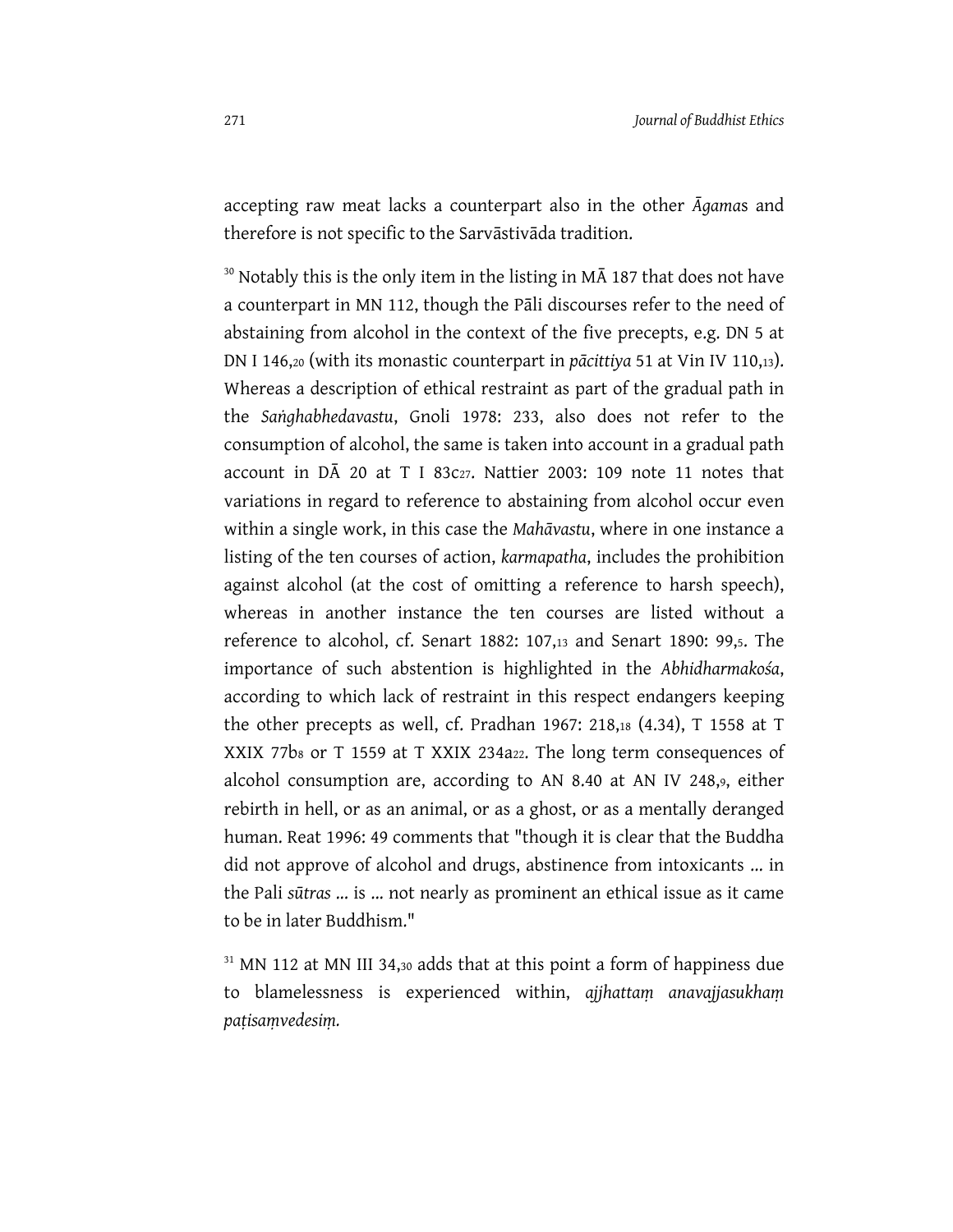$32$  MN 112 does not describe the role of mindfulness and energy in this respect. Yit 2004: 185 notes that, however, a similar specification can be found in AN 5.114 at AN III 138,20, which associates sense-restraint with "protective mindfulness," *ārakkhasatino*, and speaks of being "endowed with a mind protected by mindfulness," *satārakkhena cetasā samannāgata*; as it the case for the *Mahāvastu*, Senart 1897: 52,4: *ārakṣāsmṛti ... araktena cetasā samanvāgataḥ*; and the *Saṅghabhedavastu*, Gnoli 1978: 240,20, which speaks of *guptasmṛtimānasaḥ*; cf. also the *Śrāvakabhūmi*, Matsunami 1998: 100,8+18 and 101,2 or T 1579 at T XXX 406b24 and T XXX 406c3+10, which gives a detailed exposition on the implications of *ārakṣitasmṛti /*  防守正念; *nipakasmṛti /* 委正念; and *smṛtyārakṣitamānasa /* 念防護意 under the heading of *indriyasaṃvara*.

<sup>33</sup> MN 112 at MN III 34,31 speaks of not grasping the sign or the secondary features, *na nimittaggāhī* and *nānubyañjanaggāhī*.

<sup>34</sup> MA 187 at T I 733c19: 謂忿諍故; where I follow the indication in Hirakawa 1997: 471 that 忿諍 can render *viruddha*.

<sup>35</sup> MN 112 at MN III 35,10 adds that at this point an form unimpaired form of happiness is experienced within, *ajjhattaṃ abyāsekasukhaṃ paṭisaṃvedesiṃ.*

<sup>36</sup> MN 112 additionally mentions clear comprehension when looking in any direction. The same aspect of clear comprehesion is also mentioned in DĀ 2 at T I 14a3 and in the *Śrāvakabhūmi* in Matsunami 1998: 20,4 or in T 1579 at T XXX 397b17.

 $37$  MA 187 at T I 733c26: 庠序, cf. the explanation given in T 2128 at T LIV 615b23. This aspect of clear comprehension is not mentioned in MN 112.

<sup>38</sup> At this point MN 112 additionally mentions clear comprehension when eating and when defecating or urinating. A treatment of clear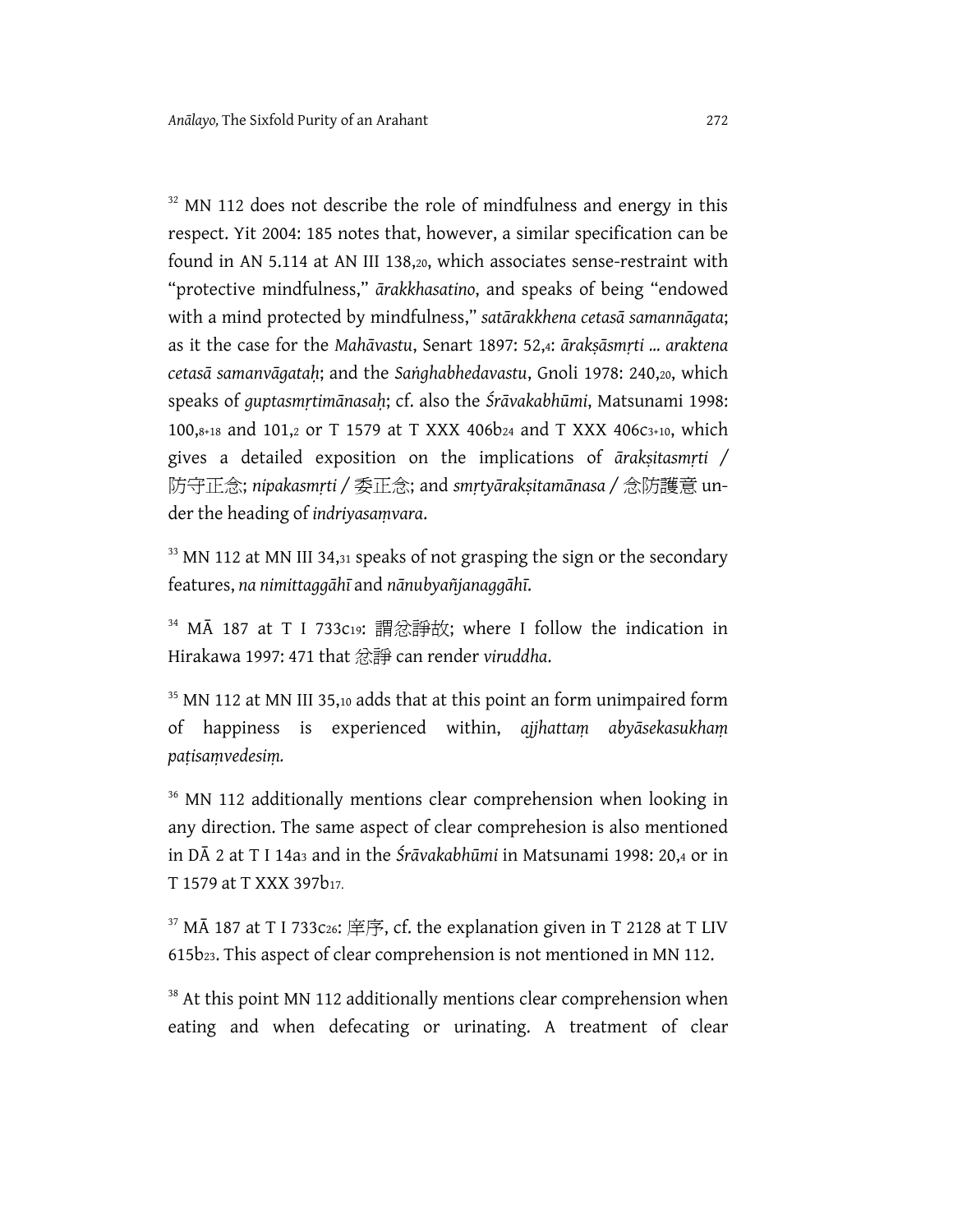comprehension in DĀ 2 at T I 14a3 also mentions eating and drinking, as does the *Śrāvakabhūmi* in Matsunami 1998: 20,5 or in T 1579 at T XXX 397b19. A reference to clear comprehension in a *Mahāparinirvāṇa-sūtra*  fragment, however, appears to be similar to the listing found in MĀ 187, as it continues after *sāṃghāṭīcīvarapātradhāraṇe* straightaway with *gate sthite niṣaṃṇe śayite*, cf. S 360 folio 167 V6 in Waldschmidt 1950: 15, whereas in MN 112 at MN III 35,14 between *saṅghāṭipattacīvaradhāraṇe* and *gate ṭhite nisinne sutte* the sections treating *asite pīte khāyite sāyite* and *uccārapassāvakamme* can be found*.* 

39 MĀ 187 at TI 734a4: 念不向, counterpart to *parimukha sati* in MN 112 at MN III 35,24.

<sup>40</sup> MA 187 at T I 734a4: 心無有諍, where in my translation I follow the indication given in Hirakawa 1997: 1085 that 諍 can also render *kṣobha*.

 $41$  Such a statement is not found in MN 112 at MN III 37,1, where the monks only at this point fully approve of his claim by stating that they consider it a great gain to have a companion like him.

 $42$  When comparing the listing in MA 187 with MN 112, in figure 1 and 2 I use  $\rightarrow$  to indicate correspondence with the Pāli version and  $\neq$  if no counterpart is found. Thus  $\rightarrow$  1, for example, means that this corresponds to quality 1 in the Pāli version.

<sup>43</sup> On the structural differences see figure 1 in Anālayo 2006: 6.

<sup>44</sup> The more detailed treatment manifests in a long exposition on knowing what should be undertaken and what should not be undertaken. Cf. Anālayo 2007b: 169.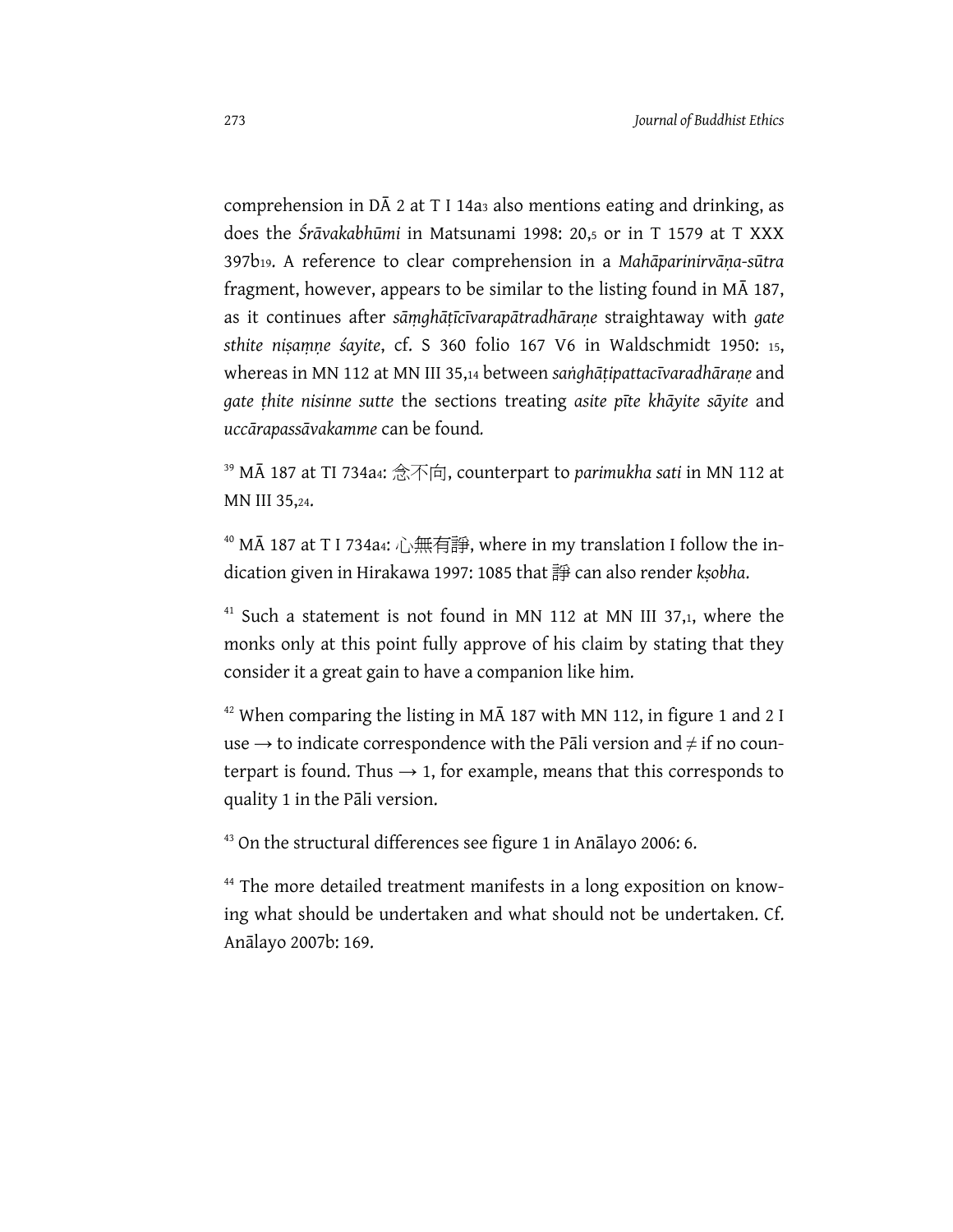# Bibliography

Anālayo. "Some Pāli Discourses in the Light of Their Chinese Parallels," *Buddhist Studies Review* 22 (2005) no. 1, 1-14 and no. 2, 93-105.

Anālayo. "The Saṃyukta-āgama Parallel to the Sāleyyaka-sutta," *Journal of Buddhist Ethics* 13 (2006), 1-22.

Anālayo. "Oral Dimensions of Pāli Discourses: Pericopes, other Mnemonic Techniques, and the Oral Performance Context," *Canadian Journal of Buddhist Studies* 3 (2007a), 5-33.

Anālayo. "What the Buddha would not do, according to the Bāhitikasutta and its Madhyama-āgama parallel," *Journal of Buddhist Ethics* 14 (2007b), 153-179.

Anālayo. "Upādāna," *Encyclopaedia of Buddhism* 8 (2008), 402-408.

Bapat, P. V. "Chinese Madhyamāgama and the Language of its Basic Text." In *Dr. Satkari Mookerji Felicitation Volume*, edited by B. P. Sinha, 1-6. Varanasi: Chowkhamba Publications, 1969.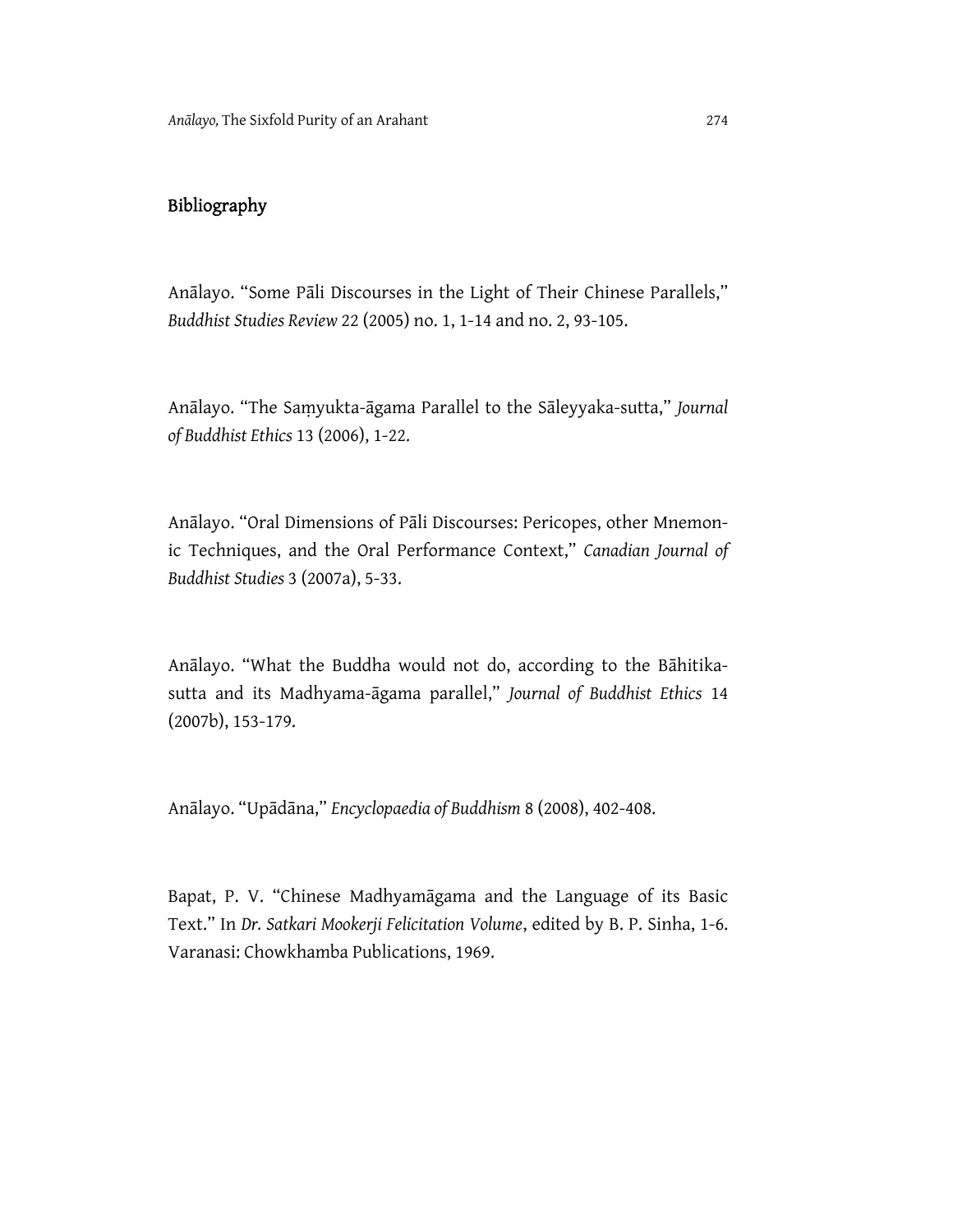Bapat, P.V. "Vohāra: Vyāhāra: Vyavahāra." In *Sanskrit and Indological Studies, Dr. V. Raghavan Felicitation Volume,* edited by R.N. Dandekar et al., 27- 33. Delhi: Motilal Banarsidass, 1975.

Dutt, Nalinaksha. *Gilgit Manuscripts, Mūlasarvāstivada Vinayavastu,* vol. III part 1. Delhi: Sri Satguru, 1984.

Enomoto, Fumio. "The Formation and Development of the Sarvāstivāda Scriptures." In *Proceedings of the Thirty-First International Congress of Human Sciences in Asia and North Africa*, edited by Y. Tatsuro, 197-198. Tokyo: Tōhō Gakkai, 1984.

Enomoto, Fumio. "On the Formation of the Original Texts of the Chinese Āgamas," *Buddhist Studies Review* 3 (1986), 19-30.

Gnoli, Raniero. *The Gilgit Manuscript of the Saṅghabhedavastu,* vol. 2. Roma: Istituto Italiano per il Medio ed Estremo Oriente, 1978.

Hirakawa, Akira. *Buddhist Chinese-Sanskrit Dictionary*. Tokyo: Reiyukai, 1997.

Lü Cheng. "Āgama," *Encyclopaedia of Buddhism* 1 (1963), 241-244.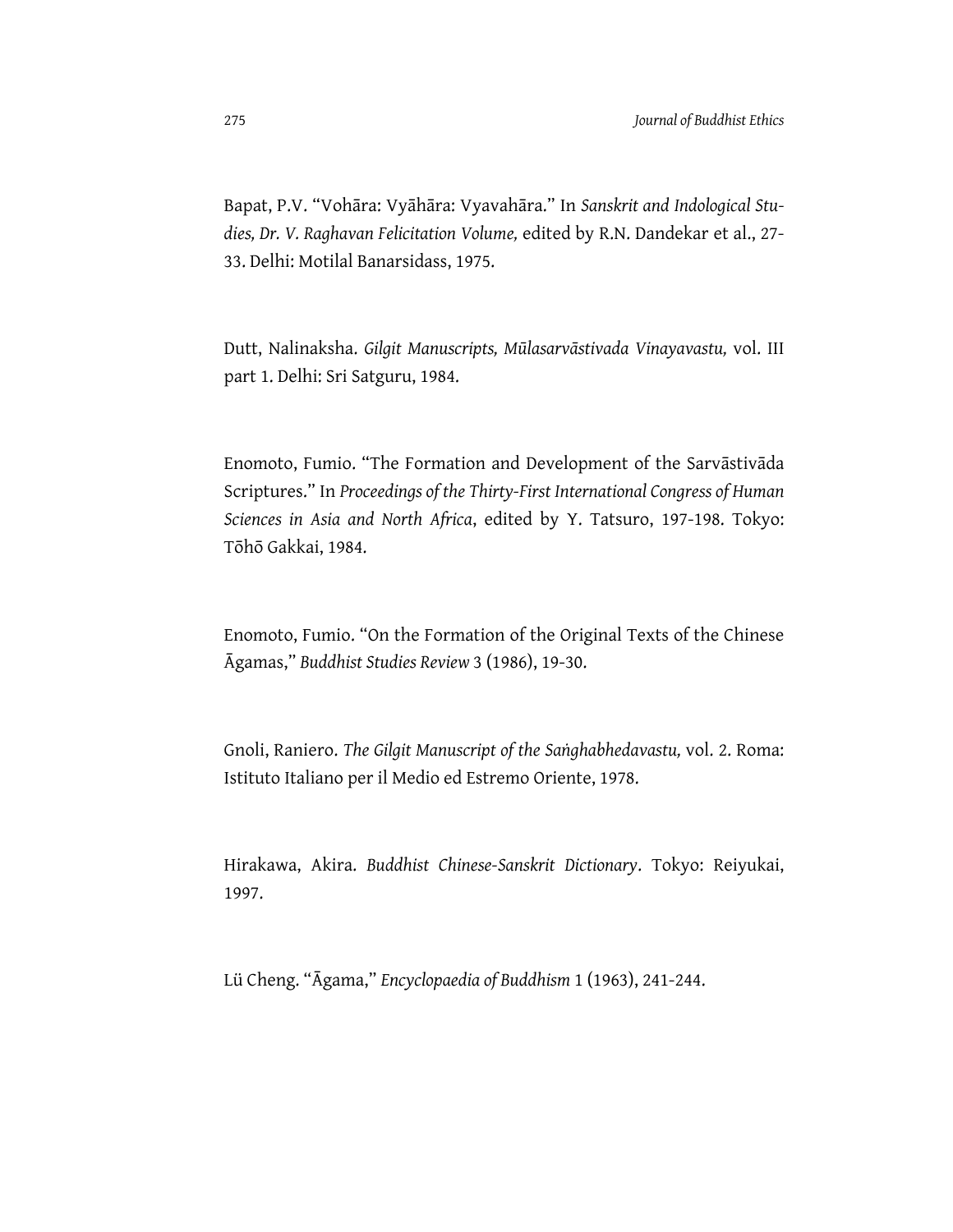Matsunami, Yasuo. *Śrāvakabhūmi, Revised Sanskrit Text and Japanese Translation, the First Chapter*. Tokyo: Sankibo Press, 1998.

Mayeda [= Maeda], Egaku. "Japanese Studies on the Schools of the Chinese Āgamas." In *Zur Schulzugehörigkeit von Werken der Hīnayāna-Literatur* 1, edited by H. Bechert, 94-103. Göttingen: Vandenhoeck & Ruprecht, 1985.

Minh Chau, Thich. *The Chinese Madhyama Āgama and the Pāli Majjhima Nikāya*. Delhi: Motilal Banarsidass, 1991.

Nakamura, Hajime. "Common Elements in Early Jain and Buddhist Literature," *Indologica Taurensia* 11 (1983), 303-330.

Nattier, Jan. *A Few Good Men, The Bodhisattva Path according to The Inquiry of Ugra (Ugraparip*ṛ*cchā)*. Honolulu: University of Hawai'i Press, 2003.

Ñāṇamoli, Bhikkhu. *The Middle Length Discourses of the Buddha.* Boston: Wisdom, 2005 (first published 1995).

Pind, Ole Holten. (Review of) "Thomas Oberlies: Pāli, A Grammar of the Language of the Theravāda Tipiṭaka," *Zeitschrift der Deutschen Morgenländischen Gesellschaft* 154 (2004), 508-512.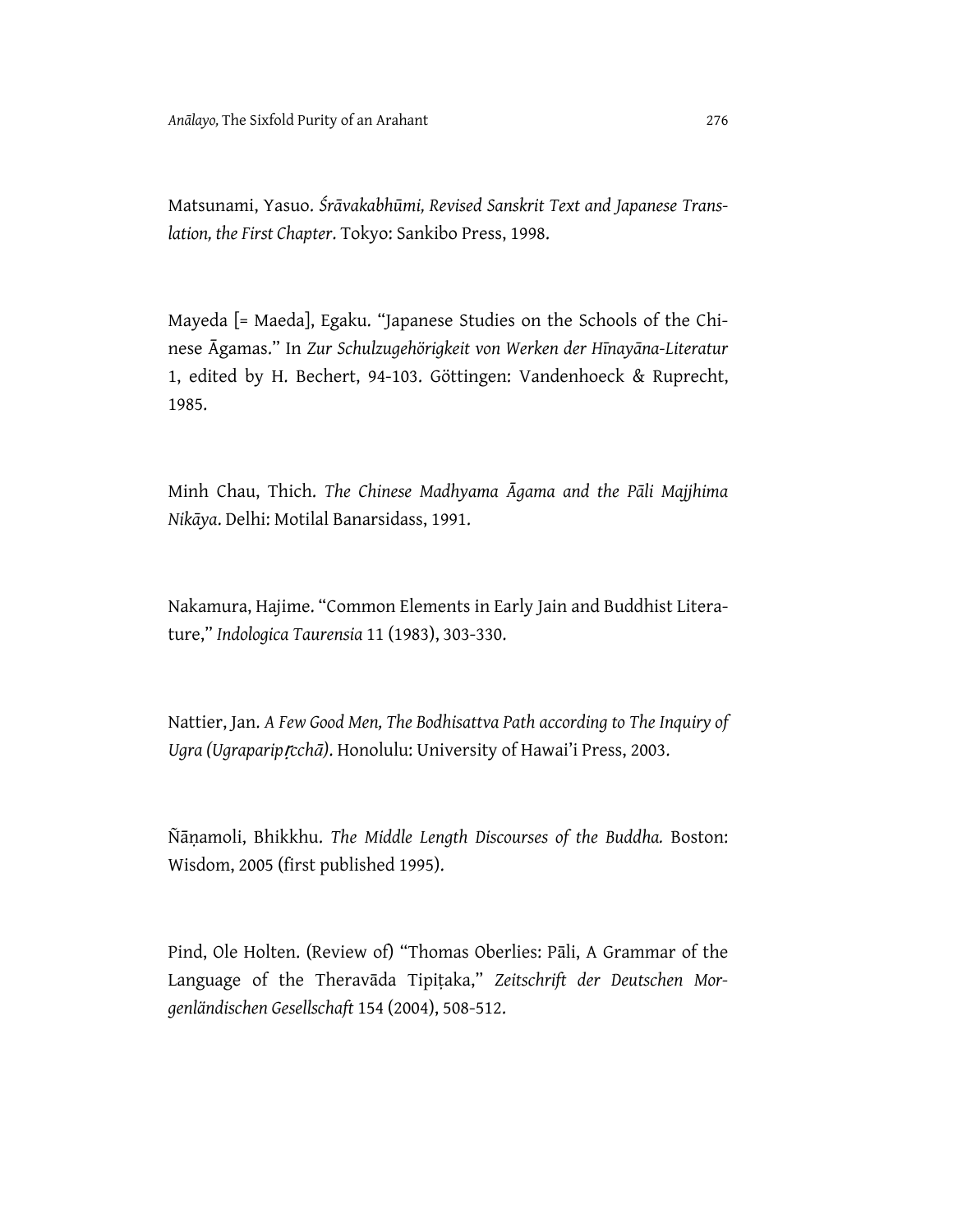Pradhan, P. *Abhidharmakośabhāṣya*. Patna: K.P. Jayaswal Research Institute, 1967.

Prasad, Chandra Shekhar: "Some Reflections on the Relation between the Āgamas and the Nikāyas." In *Proceedings and Papers of the Second Conference of the International Association of Buddhist Studies*, 131-140. Nalanda, 1985.

Radhakrishnan, S. *The principal Upaniṣads, Edited with Introduction, Text, Translation and Notes*. New York: Humanity Books, 1992 (first published 1953).

Reat, Noble R.: "The Historical Buddha and His Teachings". In *Encyclopaedia of Indian Philosophies,* vol. VII*: Abhidharma Buddhism to 150 AD*, K.H. Potter et al. (ed.), 3-57. Delhi: Motilal Banarsidass, 1996

Senart, Émile. *Le Mahāvastu, Texte Sanscrit Publié pour la Première Fois et Accompagné d'Introductions et d'un Commentaire*, vol. 1 and 2*.* Paris: Imprimerie Nationale, 1882 and 1890.

Vetter, Tilmann. *The 'Khandha Passages' in the Vinayapiṭaka and the four main Nikāyas*. Wien: Österreichische Akademie der Wissenschaften, 2000.